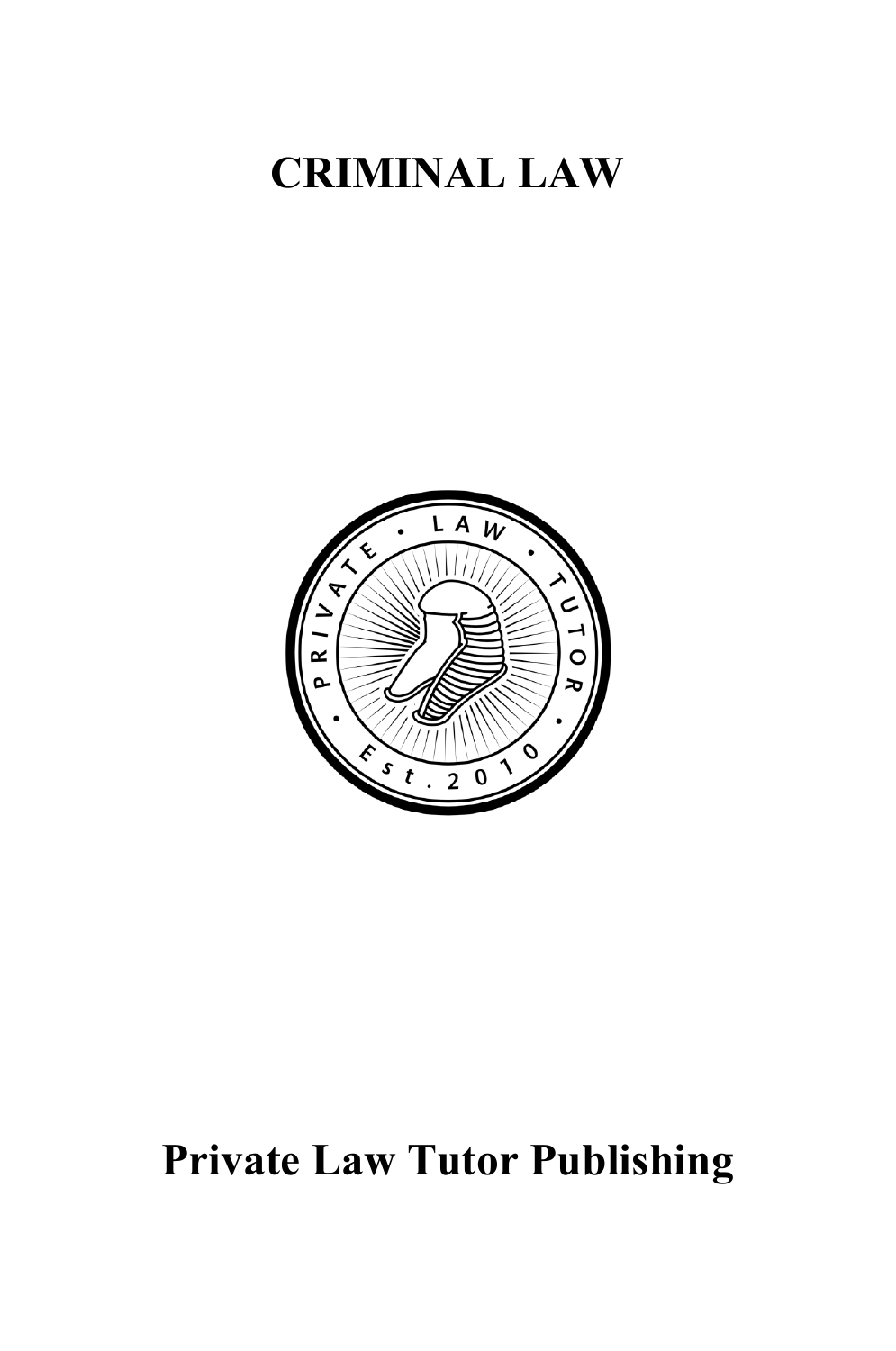# **CRIMINAL LAW**

Private Law Tutor Publishing

- **Chapter 1 - Introduction to the Basic Principles of Criminal Liability**
- **Chapter 2 - Homicide – Actus Reus & Causation: Murder**
- **Chapter 3 - Mens Rea**
- **Chapter 4 - Omissions**
- **Chapter 5 - Loss of Control & Diminished Responsibility**

**Chapter 6 - Non-Fatal Offences Against The Person**

**Chapter 7 - Sexual Offences**

**Chapter 8 - Involuntary Manslaughter**

**Chapter 9 - Defences I: Intoxication & Consent**

**Chapter 10 - Defences II: Self-defence & Infancy, Duress & Necessity**

**Chapter 11 - Inchoate Offences: Conspiracy & Attempt**

**Chapter 12 - Criminal Damage**

**Chapter 13 - Theft**

**Chapter 14 - Robbery & Blackmail**

**Chapter 15 - Burglary**

**Chapter 16 - Fraud & Making off Without Payment**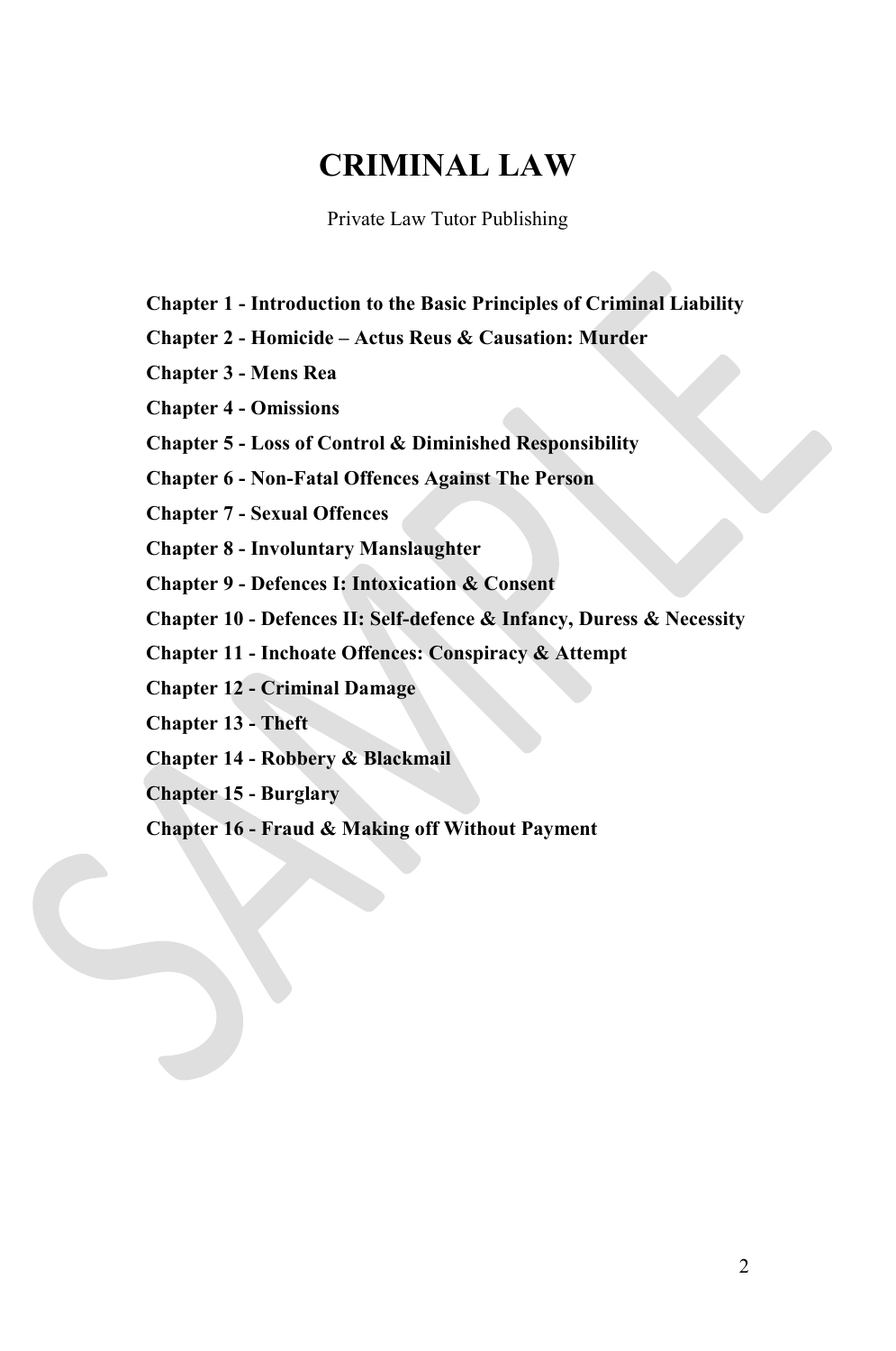# **Chapter 1 - Introduction to Criminal Law**

Criminal law protects society's interpretation of right and wrong and deems these acts/ crimes as unlawful which are created to protect the society as whole, individual interests and certain property rights. Any crime is regarded as a 'public wrong' and the State is charged with the responsibility of protecting the moral foundation of the society.

Criminal law is constantly evolving. The changing mind-set of the society results in a corresponding change in law. Most recently there has been a complete change in the sexual offences law, also old offences have been replaced by completely new offences. Amendments are being made every day.

# **GENERAL PRINCIPLES OF CRIMINAL LAW**

There must be a balance between the need to protect the society against unlawful behaviour and the human rights of the accused. Hence, whenever there is an alleged breach of law, the accused will be considered innocent until proven guilty. He must be given a fair trial and the burden of proof lies on the prosecution.

#### **THE BURDEN AND STANDARD OF PROOF**

The case of **Woolmington v DPP** [1935] AC 462 laid down the foundation of criminal law. The prosecution has to prove every element of the crime beyond a reasonable doubt. Moreover, Article 6(2) of the ECHR supports this, it provides that 'a person charged with a criminal offence shall be presumed innocent until proven guilty according to the law'.

In exceptional circumstances*,* the defendant bears the burden to prove a fact on a balance of probabilities test, instead of just adducing evidence of it. Moreover, more exceptional categories are made by the Parliament, but these statutory restrictions must be handled cautiously, as all of them must comply with Article 6(2).

# **CLASSIFICATION OF OFFENCES**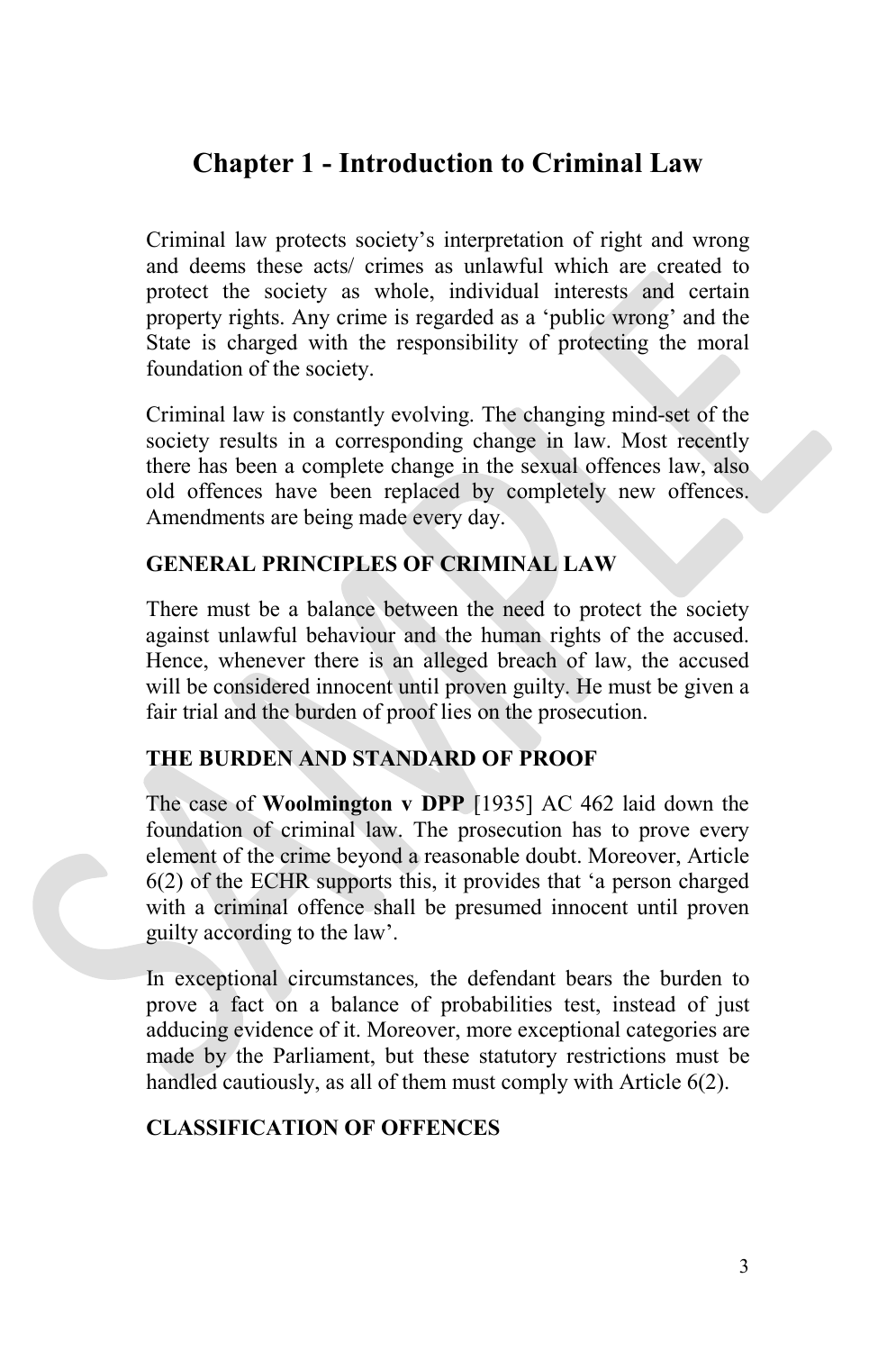The tribunal that will hear the offence is decided by the classification of the offence. Some offences are more serious than the others.

# **SUMMARY OFFENCES**

These offences are the least serious of all crimes. These offences if committed by an adult are only tried summarily. The Criminal Justice Act, 1988 has made summary only a few offences: common assault, battery and taking vehicles without consent. They are tried only in the Magistrates' Court. The maximum punishment that can be imposed is currently 12 months' imprisonment and a £5,000 fine.

# **INDICTABLE ONLY OFFENCES**

An 'indictable' offence means an offence, which when committed by an adult, is only triable on 'indictment', even though it is exclusively so triable or triable either way. Offences are made indictable only due to the gravity of the crime or some other reason like complexity of the issues involved which makes them unsuitable to be tried as summary offences. These offences include any crime punishable by imprisonment for life on conviction, death caused by dangerous driving and other serious offences under the Theft Act 1968.

An indictable offence is tried by jury and a judge in the Crown Court and the maximum punishment is imposed by the regulating statute. Examples: robbery, rape, murder, manslaughter, causing grievous bodily harm with intent and blackmail.

# **EITHER- WAY OFFENCES**

There are certain offences where the seriousness of the crime depends on the facts of the case. These are classified as 'either way' offences and can either be tried in the Magistrates' Court or in the Crown Court. This decision is initially made by the Magistrates, in whose court the criminal case proceedings commence. If the Magistrate is of the opinion that his powers are sufficient to deal with the case then the case will be tried summarily, although the defendant has the right to choose trial by jury. Contrastingly, if the Magistrate is of the opinion that the case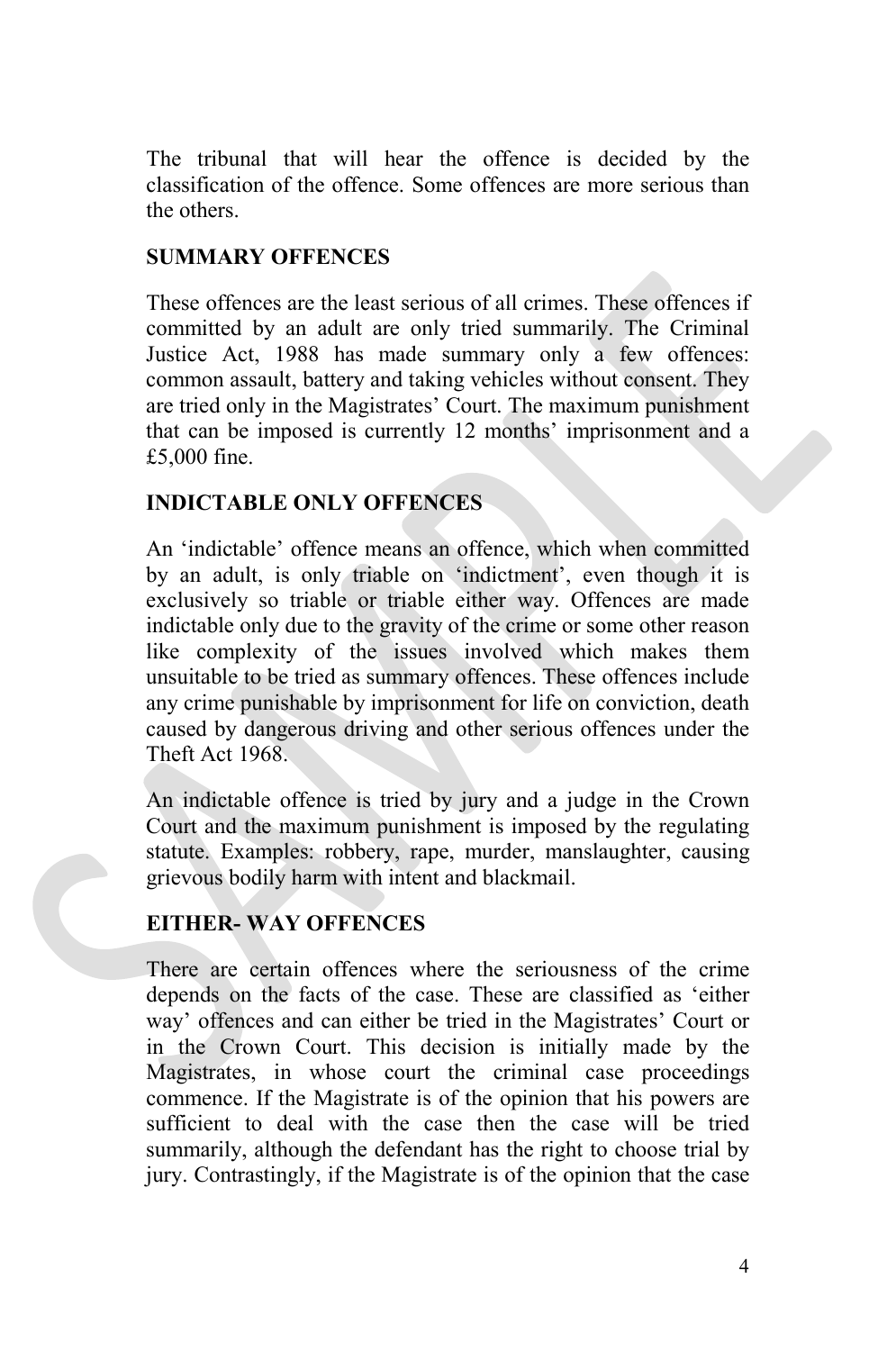attracts a penalty beyond the Magistrate's power then the case goes to the Crown Court and the defendant loses the right to choose a trial by jury. Example: burglary, theft and unlawful wounding.

# **THE OBJECTIVES OF CRIMINAL LAW**

A useful explanation of the purpose of criminal law was provided by the American Law Institute when they attempted to define the objectives of the criminal law in Article 1 of their Draft Model Penal Code:

(a) to forbid and prevent conduct that unjustifiably and inexcusably inflicts or threatens substantial harm to individual or public interests;

(b) to subject to public control persons whose conduct indicates that they are disposed to commit crimes;

(c) to safeguard conduct that is without fault from condemnation as criminal;

(d) to give fair warning of the nature of the conduct declared to be an offense;

(e) to differentiate on reasonable grounds between serious and minor offenses.

# **THE BASIC ELEMENTS OF A CRIME**

Once the offence has been identified, we need to identify the requirements to establish the offence. The Latin maxim *actus non facit reum nisi mens sit rea* clearly explains the basic elements of criminal liability. A person is not criminally liable for his conduct unless the required state of mind coincides with the prohibited *actus reus.*

# **ACTUS REUS**

This phrase is usually used to describe the act of the accused which is prohibited by law. The concept may also cover omissions or state of affairs. This is an essential element of any offence. Offences may be categorized in several different ways:

# • **CONDUCT OFFENCES**

Some offences only require certain acts to be committed by the accused to satisfy the *actus reus*. For instance, fraud by false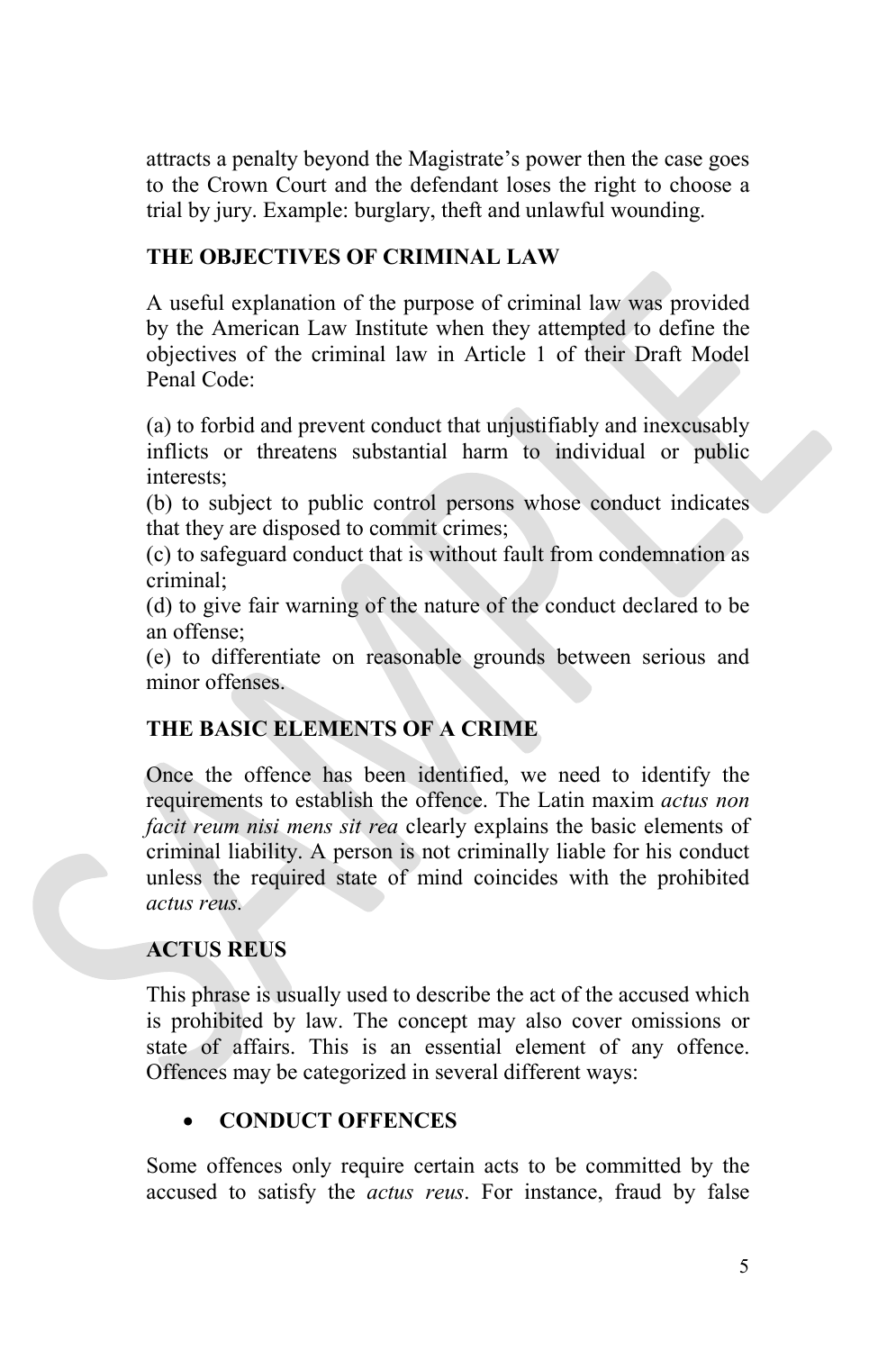misrepresentation simply requires the defendant to make a misleading or untrue representation. Even damaging consequences from this action are not important.

# • **RESULT OFFENCES**

In such offences, the action of the defendant must result in a specific consequence to satisfy the *actus reus* element*.* For instance, in the case of murder where the actions of the accused lead to the death of the victim what needs to be proved is that the action caused the result.

# • **SURROUNDING CIRCUMSTANCES**

In certain offences, in addition to an action (and a specific result in some cases) surrounding circumstances also form a part of the *actus reus*. For instance, under the Theft Act 1968, appropriation of property under Section 1(1) involves property 'belonging to another'. What needs to be proved here is that the action of the Defendant of allegedly appropriating property was done in circumstances that it 'belongs to another', someone other than the thief.

# • **OMISSIONS**

In certain situations, the *actus reus* can be fulfilled when the Defendant has taken no action whatsoever. Criminal law, in certain situations, imposes criminal liability when there is a failure or omission to act. This will be discussed in the subsequent chapters.

# **MENS REA**

This is the second important element of criminal liability. Most offences require that the accused not only commit an act but that action must be accompanied by a 'guilty mind'. The term '*mens rea'* covers a variety of mind states that need to be proved in relation to the *actus reus* of the crime in question. In some offences, a particular *actus reus* may require more than one type of *mens rea* in order to establish that offence.

Some offences use other words when defining *mens rea*, for instance they can use the term 'maliciously'. This denotes that the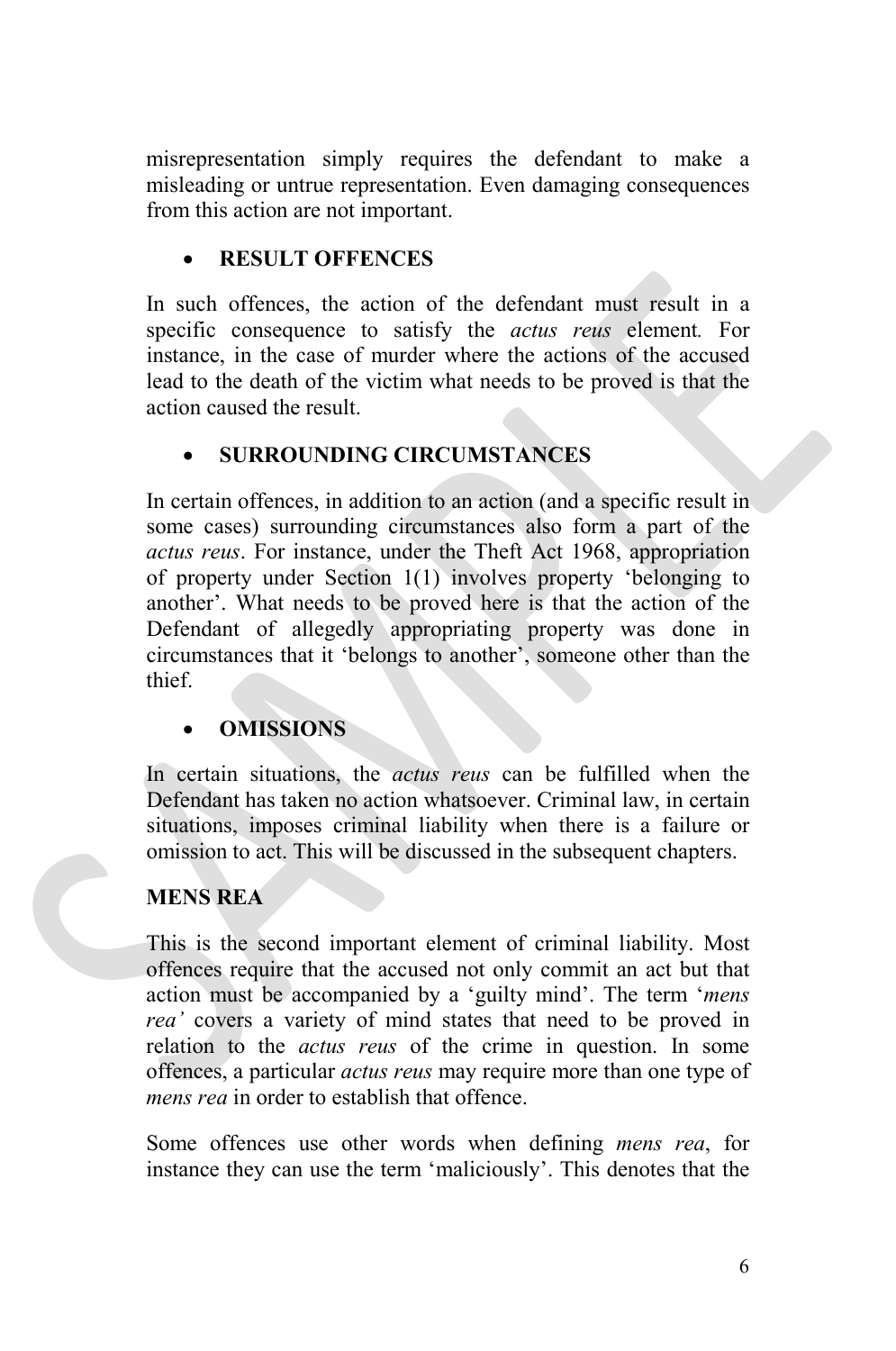*actus reus* must be committed intentionally or recklessly (for example Section 20 of the Offences Against the Person Act 1861).

# **General Principle: Contrastingly, some offences do not require** *mens rea* **in every element of the offence.**

# **Cundy v LeCoq** (1884) LR 13 QBD 207

**Facts:** The Defendant was convicted for selling liquor to a drunken person that was against Section 13 of the Licensing Act1872. The Defendant had no means of knowing that his customer was drunk. Moreover, the section did not have any requirements that referred to the Defendant's knowledge, or that the Defendant should ascertain that the customer was drunk or not. **Ratio: The issue for the court was whether awareness of the customer's condition had to be taken into consideration according to the wording of the Statute. Whether the answer was no, the element of** *mens rea* **should have not needed to be proven. Application:** By looking at the wording of the Statute the prohibition was held to be absolute and the Defendant convicted. His knowledge of the condition of the customer was not necessary to constitute the offence. The court allowed the application of the so-called 'strict liability' even though the Defendant alleged to have committed a bona fine mistake. The court took into consideration the absence of the required *mens rea* as a matter of mitigation of the penalties but not as an element that allowed avoidance of liability.

# **CO-INCIDENCE OF ACTUS REUS AND MENS REA**

The prosecution needs to establish that the *actus reus* and *mens rea* occurred at the same time. This will be studied in more detail in chapter 3.

# **SUMMARY**

- Criminal law protects individuals and their property from harm, preserves order in society, punishes those that commit offences.
- The accused will be considered innocent until proven guilty.
- The burden of proof lies with the prosecution.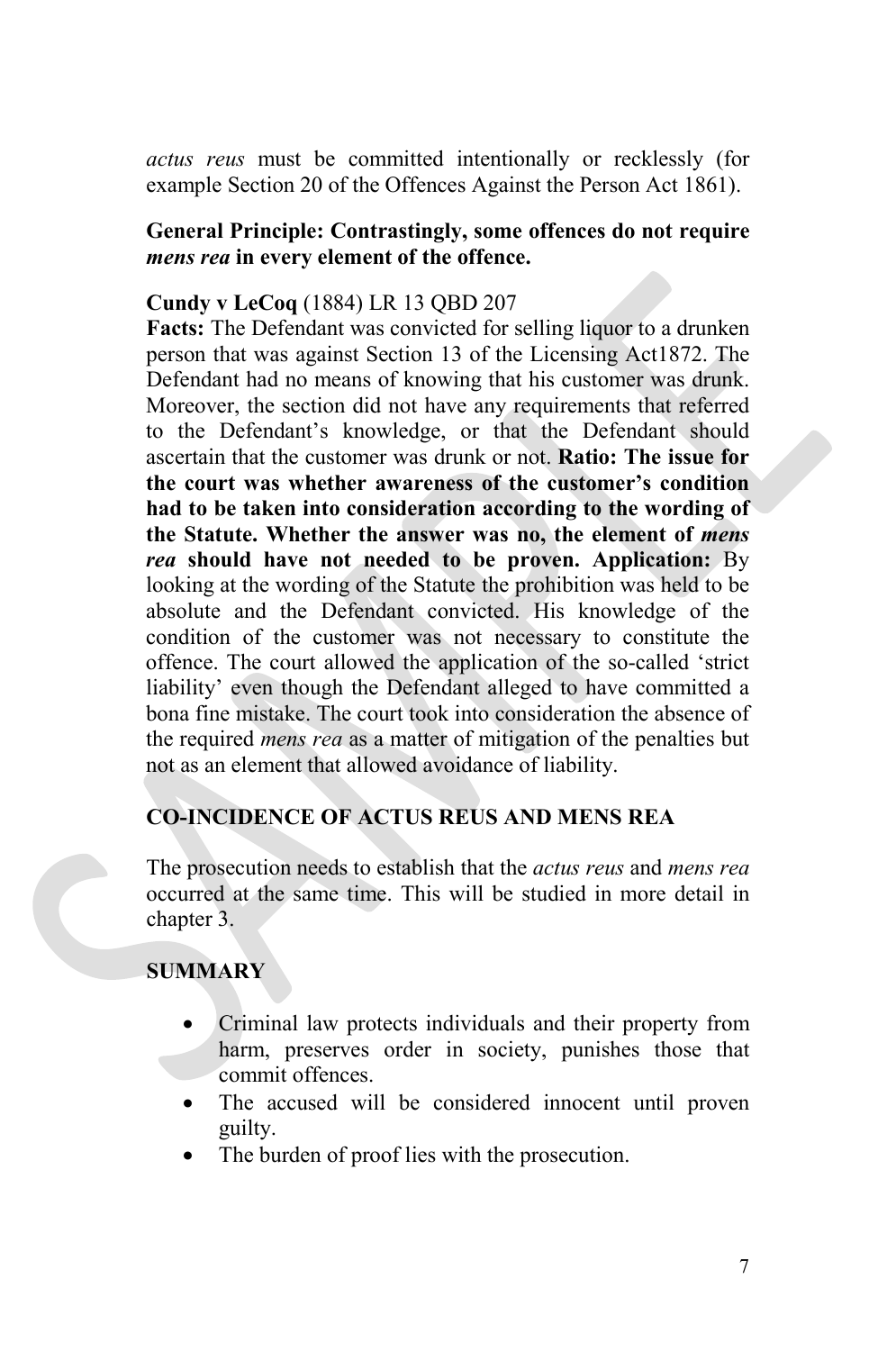- There are different potential offences.
- Offences may be described as summary (the least serious), indictable (whether they require a jury in front of the Crown Court) or either-way offences.
- Criminal law aims to forbid and prevent unlawful actions, protect the general public and give guidance on what is lawful and what is not.
- The basic elements of a crime are the *actus reus* and the *mens rea*.
- The actus reus element may constitute in a conduct, result, omission.
- The *mens rea* element is represented by the status of the Defendant's mind.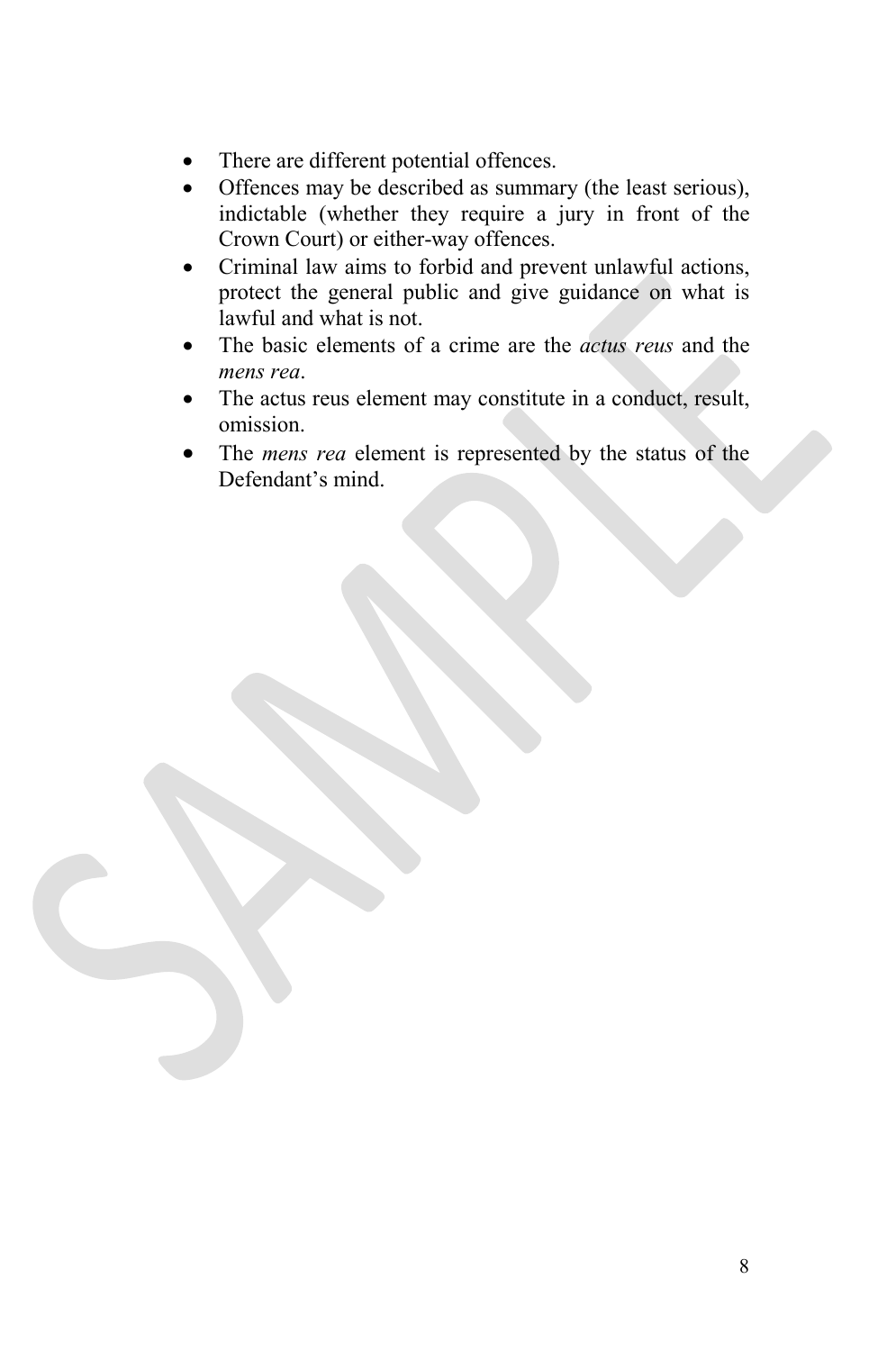# **Chapter 2 - Homicide Actus Reus & Causation: Murder**

# **INTRODUCTION**

Under English law, homicide is used as a generic term which covers causing the death of another human being. Murder is the most serious kind of homicide and the distinguishing factor is that the defendant must act with a specific intent. Following the Murder (Abolition of Death Penalty) Act 1965, it is punished by a mandatory life sentence. The judge does not have any discretion in sentencing other than to consider a minimum term before a prisoner can be released on license.

# **DEFINITION OF MURDER**

There is no statutory definition of murder. The definition laid down by Sir Edward Coke is still applicable today:

*"Murder is committed when a man of sound memory, and of the age of discretion, unlawfully kills within any county of the realm any reasonable creature in being under the King's peace, with malice aforethought either expressed by the party or implied by law, so as the party wounded or hurt die of the wound or hurt within a year and a day after the same."*

Hence, the major elements of murder are: the killing must be unlawful; the victim of the homicide must be a person (being) and must be under the jurisdiction of the United Kingdom. Hence, it can be committed anywhere in the UK or on any British ship or aircraft.

# *ACTUS REUS*

The *actus reus* of murder is satisfied when certain elements are fulfilled. The killing must be unlawful. It is lawful to kill another person, for example, when enemy soldiers are killed during battle, in cases of death penalty and in self-defence.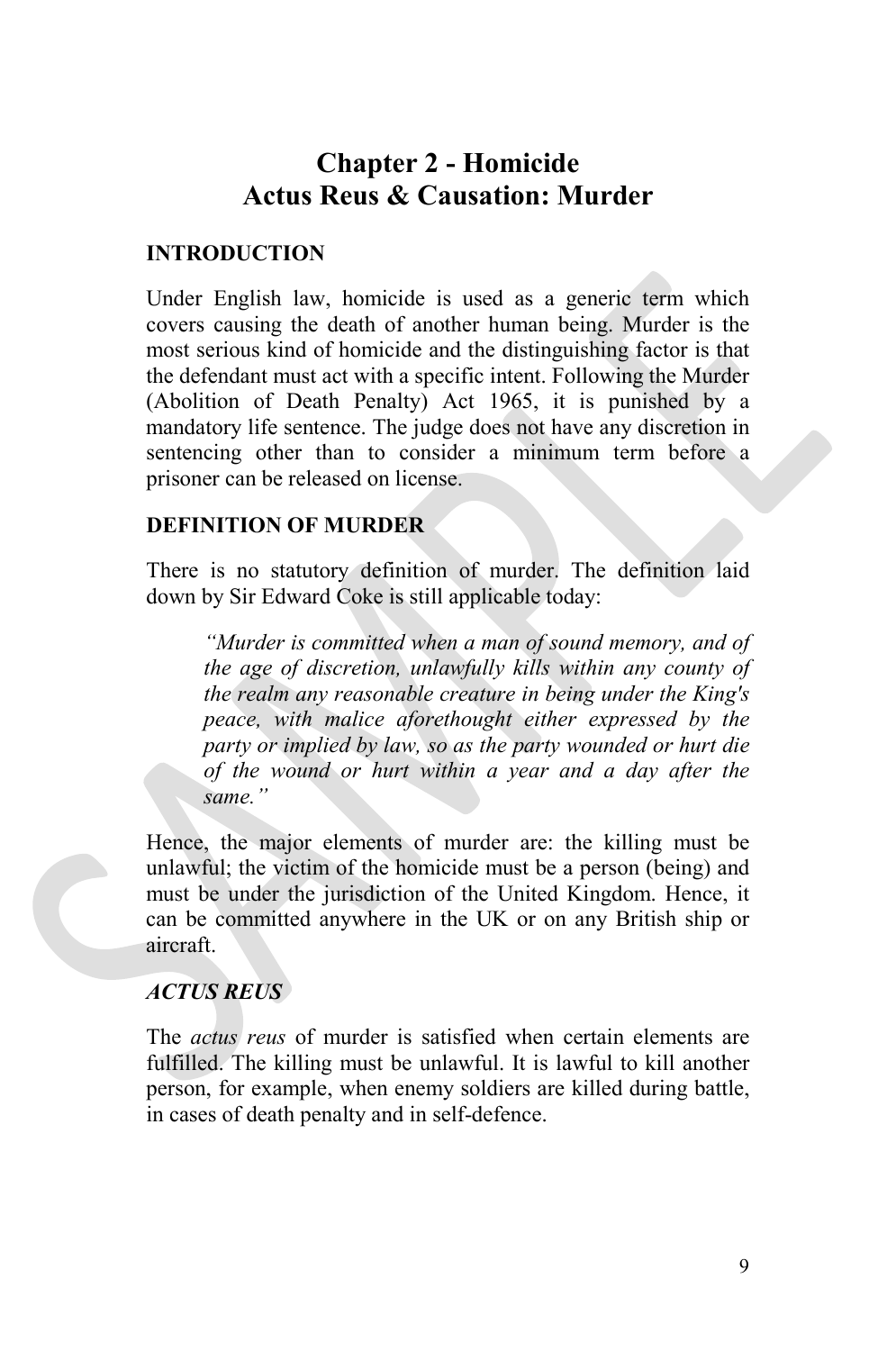# **General Principle: The victim of the homicide must be a person.**

#### **Attorney-General's Reference** [1996] 2 All ER 10

**Facts:** A man stabbed his pregnant girlfriend in the abdomen. She gave birth prematurely, and the baby died some four months later as a result of its immaturity. The Defendant was acquitted of murder at the judge's direction and the Attorney-General referred various points of law to the Court of Appeal. **Ratio: Lord Taylor CJ said the elements of the** *actus reus* **of murder are that the defendant did an act, that was intentional rather than accidental, that was unlawful, that was a substantial cause of the death of a person in being and (as the law then stood) that the death occurred within a year and a day of the act. The** *mens rea* **is that at the time of the act the Defendant intended either to kill or to cause really serious injury to the victim or (subject to the extent of transferred malice) to some other person. The House of Lords subsequently reversed Lord Taylor's judgement as to the applicability of transferred malice in this case and disagreed with his suggestion that the foetus could be regarded as part of the mother, but this definition of murder appears to be sound. Application:** The House of Lords held that a child was not a live person and therefore this could not be murder.

# **CAUSATION: CAUSING DEATH**

The killing must cause the death of a person. What needs to be proved is that the acts or omissions of the Defendant caused the death of the victim. Technically, "causing death", can be misconstrued because everyone will eventually die. The courts have acknowledged the fact, and consider it equally liable to cause death.

There are two important things to establish causation, both of which have to be proved by the prosecution. Firstly, the jury must be satisfied that the acts of omissions in question resulted in the relevant consequence. Secondly, it must be proved that the acts or omissions of the accused were a legal cause of the consequence.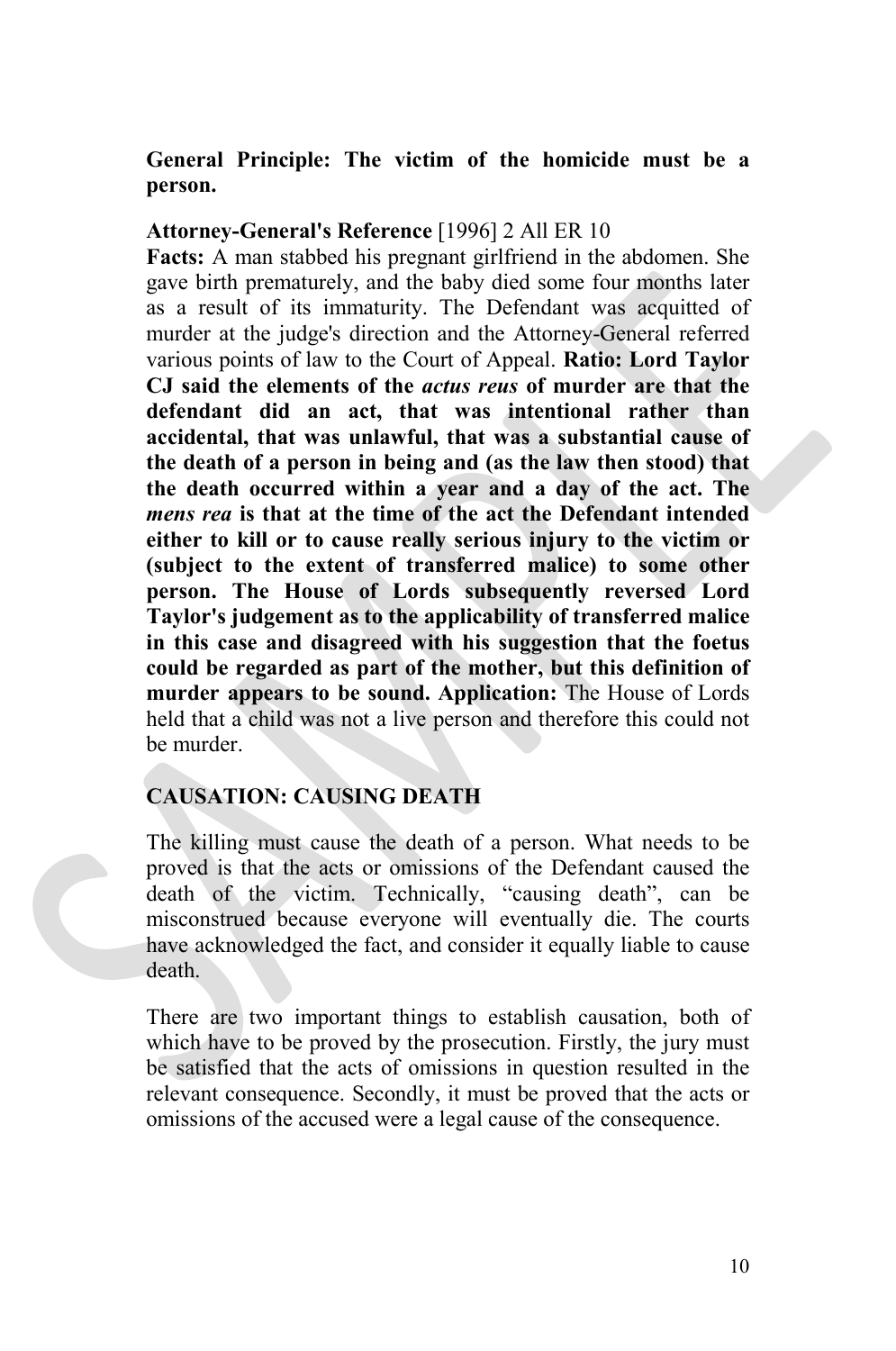# **General Principle: There must be a causal link between the act or omission and the death of the victim**

**Attorney-General's Reference** (No.3 of 1994) [1997] 3 All ER 936, HL

**Facts:** A man was charged with stabbing his pregnant girlfriend in the abdomen while she was pregnant. This led to her giving birth prematurely, and the baby died some four months later as a result of its immaturity. **Ratio: The House of Lords said that the man could not be guilty of murder because he did not have the necessary** *mens rea* **towards the death of B, but had no doubt the** *actus reus* **of murder. The man's act changed the maternal environment of the foetus, said Lord Mustill, so that when the baby was born she died (albeit of "natural causes" and not of a minor injury sustained during the stabbing) when she would otherwise have lived. Lord Hope agreed, and said the** *Actus Reus* **of murder and manslaughter required evidence of an unbroken chain of causation between the defendant's act and the victim's death, the time interval now being unimportant. The presumed facts of the reference certainly created a** *prima facie* **case to go to the jury. Application:** If the prosecution cannot prove a causal link between the Defendant's act and the victim's death, there can be no conviction for murder.

In deciding the issue of causation, the jury must apply the following legal principles:

# • **FACTUAL CAUSATION: THE 'BUT FOR' TEST**

This is a question of fact. It must be proved that 'but for' the act or omission of the Defendant, the relevant consequence would not have happened the way that it did. Which means that in the absence of the defendant's act or omission would the defendant have died?

**General Principle: A factual link must be established between the act or omission of the accused and the victim's death.**

#### **R v White** [1910] 2 KB 124, CCA

**Facts:** Meaning to kill his mother, the accused put a few drops of cyanide into her lemonade. Soon afterwards, before drinking the lemonade, his mother died of a heart attack. **Ratio: According to**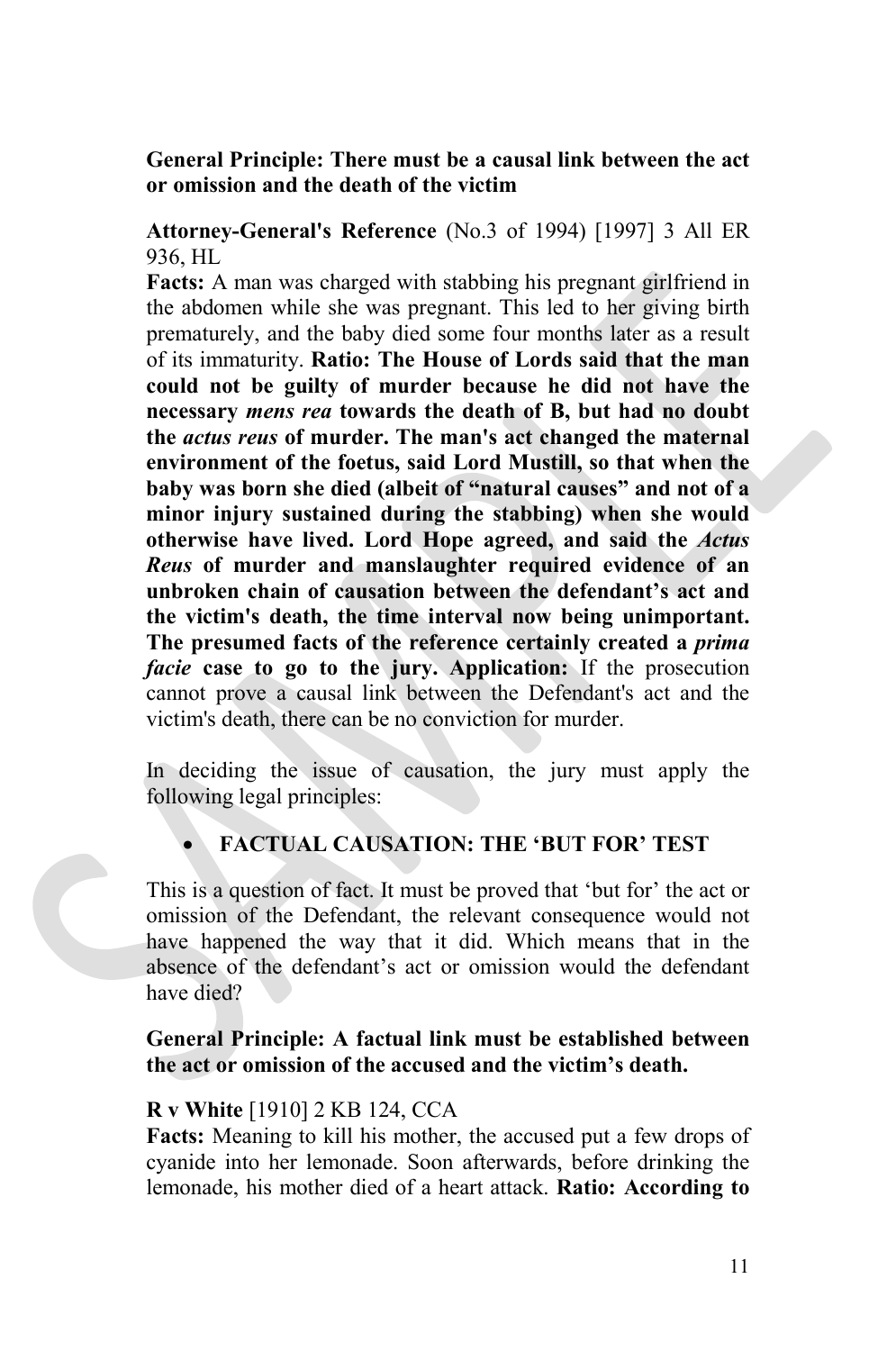**the 'but for' test, it must be established that the consequence would not have occurred as and when it did but for the Defendant's action. Application:** Since the medical evidence showed that the death of the mother was not due to poisoning and no trace of cyanide was found in the body the court acquitted the Defendant on the murder charge.

# • **LEGAL CAUSATION**

This is a question of law. Quite generally a question becomes one of law where there is more than one operative cause. If I invite you around for dinner and throw a TV out the window as you ring the door bell and you are thrown into the road, hit by a cyclist who throws you into the way of and oncoming car and if you die. Who is the cause of death? The law will prevent a person from being responsible for everything that arises from his acts or omissions. The law will acknowledge the liability of the Defendant before imposing any penalty.

# **General Principle: The consequence must be caused by the Defendant's culpable act.**

#### **R v Dalloway** (1847) 2 Cox CC

**Facts:** The Defendant was driving a horse cart without holding the reins. A child ran in front of the cart and was struck by the wheels and killed. It appeared in evidence that even if the Defendant would have been holding the reins, the child would have still been killed as he would not have been able to stop the cart in time. However, if he would not have been driving the cart then the child would not have been killed so in that way he did "cause death". **Ratio: The issue for the court was to establish whether the consequence could be said to be the result of the Defendant not holding the reins. Application:** Evidence shew that even if the Defendant had been holding the reins, he could not have stopped the cart in time. Therefore, the Defendant was held not liable. The child's death was not the Defendant's fault.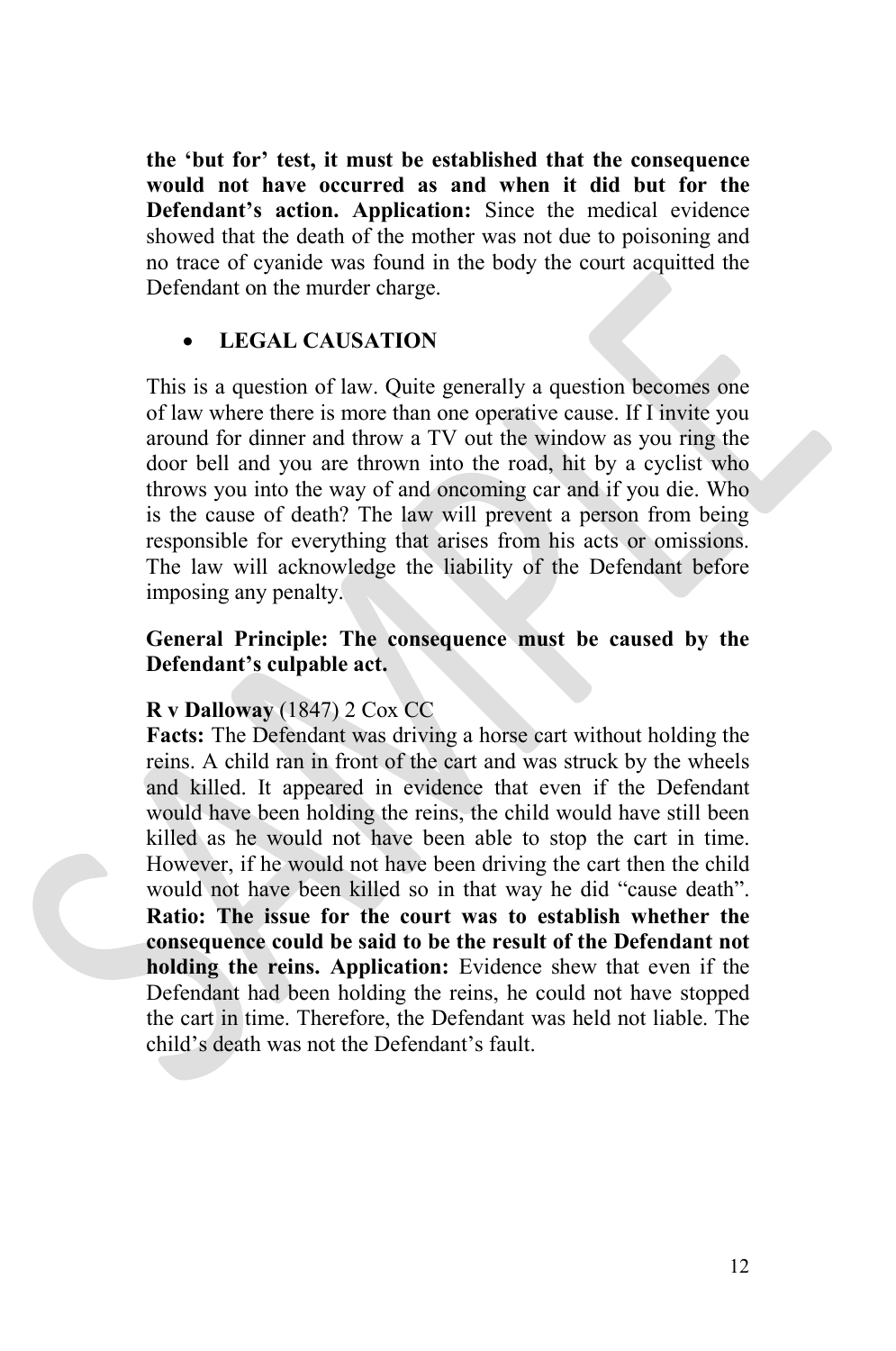## **General Principle: The defendant's act need not be the only cause of death.**

#### **R v Benge** (1865) 4 F & F 504

**Facts:** Benge was a foreman of some railway track layers. He was under the impression that the next train was not due for a few hours and so he ordered the track to be taken up. He asked a man to go down the track with a red flag to stop any trains. However, this man did not go an appropriate distance and the driver of the train was not keeping a good look out. The train crashed and many people died as a consequence. **Ratio: The issue for the court was that the deaths were a combination of elements: The Defendant's misreading the train timetable, the signalman's failure to stand in the appropriate position, the train's driver's failure to keep a proper lookout. Before a situation of multiple causes, the court focused on which one of them was the major cause of the crash. Application:** The jury convicted the Defendant on the ground that his conduct mainly caused the deaths.

# **INTERVENING ACTS OR ACTS WHICH BREAK THE LINK OF CAUSATION.**

This is where the act of a third party breaks the causal effect of the original Defendant. The courts have to decide whether the link of causation has been broken and can the Defendant be held liable in such situations.

#### **General Principle: Courts are reluctant to consider medical negligence as breaking the chain of causation.**

#### **R v Smith** [1959] 2 All ER 193, CMAC

**Facts:** Smith and Creed were involved in a fight in barracks, in which Smith stabbed Creed with his bayonet. Creed's friend took him to the first aid post, but on the way he tripped over and dropped Creed twice. When they got there, the medical officer was busy and took some time to get to Creed. Creed died about two hours after the stabbing, but had he been given proper treatment he would probably have recovered. Smith was charged with murder. **Ratio: The treatment he was given was thoroughly bad and**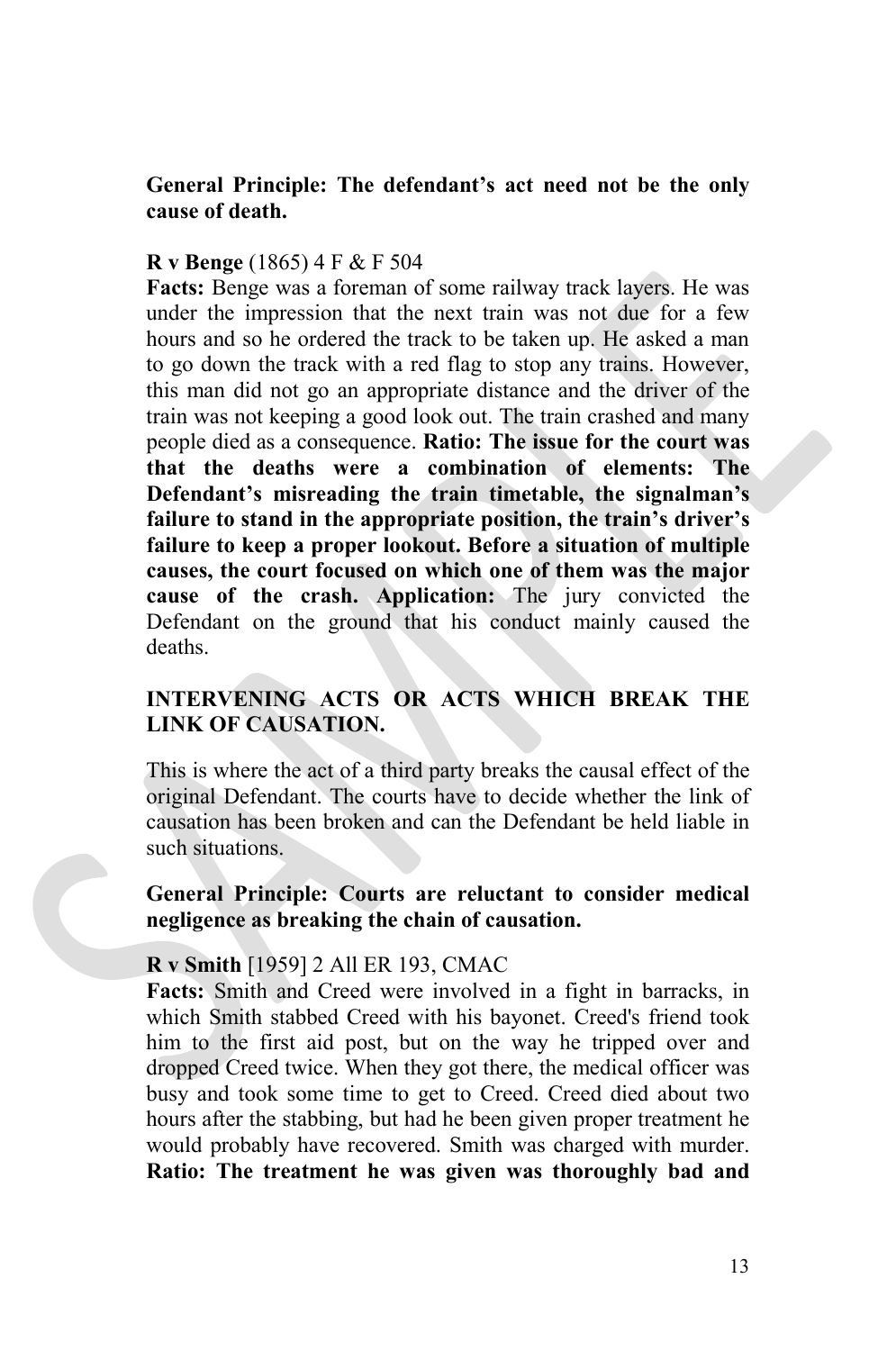**might well have affected his chances of recovery, said Lord Parker CJ, but medical treatment, correct or not, did not break the chain of causation. If at the time of death, the original wound is still an operating cause and a substantial cause: then death can be said to be a result of the wound albeit that some other cause is also operating. Only when the second cause of death is so overwhelming as to make the original wound merely part of the history can it be said that death does not flow from the wound. Application:** Generally, medical malpractice does not break the chain of causation. Therefore, the Defendant was not convicted.

# **General Principle: Bad medical treatment does not break the link of causation.**

#### **R v Cheshire** [1991] 3 All ER 670, CA

**Facts:** The Defendant shot the victim in an argument, and the victim was taken to hospital where a tracheotomy was performed. Six weeks later, the victim suffered breathing problems as a result of the tracheotomy scar and died. The hospital had been negligent perhaps even reckless - in not recognising the likely cause of the victim's problems and responding to them. **Ratio: The Defendant's actions need not be the sole or even the main cause of death as long as they contributed significantly to that result. Medical negligence does not exclude the Defendant's liability unless it was so independent of his acts and so potent as to make his own contribution insignificant. Application:** Only in the most extraordinary and unusual case would treatment, whether right or wrong, given in good faith by a generally competent doctor, be regarded as independent of the original injury. The Court of Appeal held that this did not break the chain of causation from the shooting.

# • **INTERVENTION OF THIRD PARTIES**

**General Principle: There will be a break in the chain of causation only if the acts of the third party are free and informed.**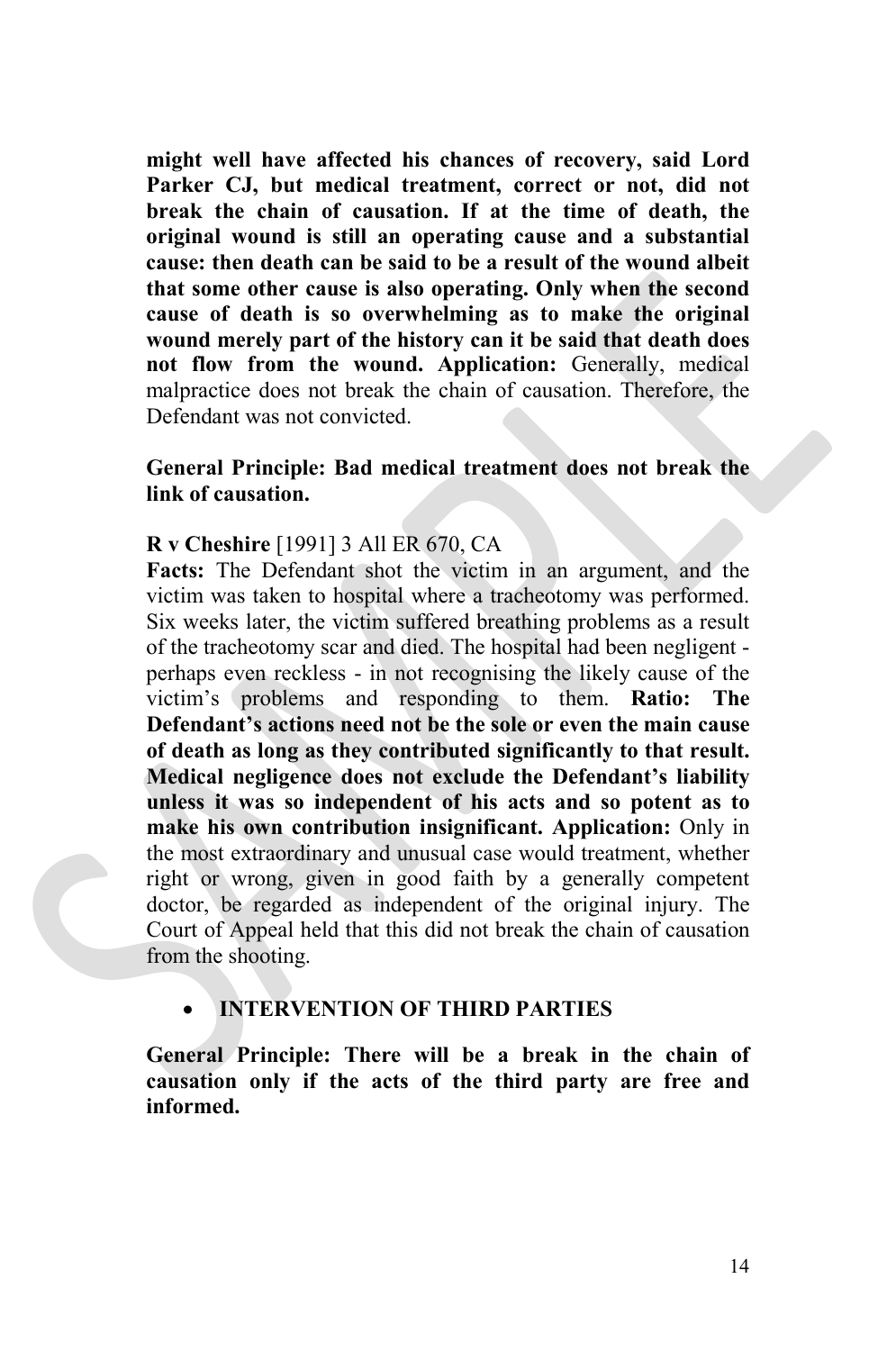#### **R v Pagett** (1983) 76 Cr App R 279, CA

**Facts:** Pagett was convicted of manslaughter following the death of his pregnant girlfriend that had been hit and killed by police bullets while Pagett was using her as a human shield. **Ratio: The judge while directing the jurors on causation opined that they had to be sure that the accused had first fired at the police officers and that act caused the officers to fire back, which resulted in the girl being killed. The jury had to be satisfied that the police officers fired in self-defence or while performing their duties as a police officer. If the jury was not sure about these two then the link of causation would be broken. The jury convicted Pagett. The decision was appealed. The Court of Appeal said Pagett's act was not only a factual cause of Gail's death but a legal cause too: it was an unlawful and dangerous act, and the police return of fire was a foreseeable consequence.**

**Application:** There will only be a break in the chain of causation if the actions of the third party were 'free, deliberate and informed'.

# • **THE 'THIN- SKULL' RULE**

The Thin-skull rule refers to the principle that the Defendant must take the victim as he finds him. This means if my victim is prone to internal bleeding and I hurt them unknowingly, I am still responsible for their injuries.

**General Principle: A person who inflicts harm on another cannot simply escape liability if the victim due to some preexisting infirmity suffers greater harm than would be expected as a result of his act. In other words, the defendant must be taken as he/she has been found.**

#### **R v Hayward** (1908) 21 Cox CC 692

**Facts:** The Defendant threatened his wife with violence and chased her out of the house, where she died from a rare medical condition aggravated by violent exercise and fright. Both Defendant and wife were unaware of the medical condition. **Ratio: The issues for the court were: firstly, whether the Defendant was liable even if he did not physically touch her. Secondly, should the peculiar medical condition of the victim have been taken into account. An ordinary person of reasonable fortitude**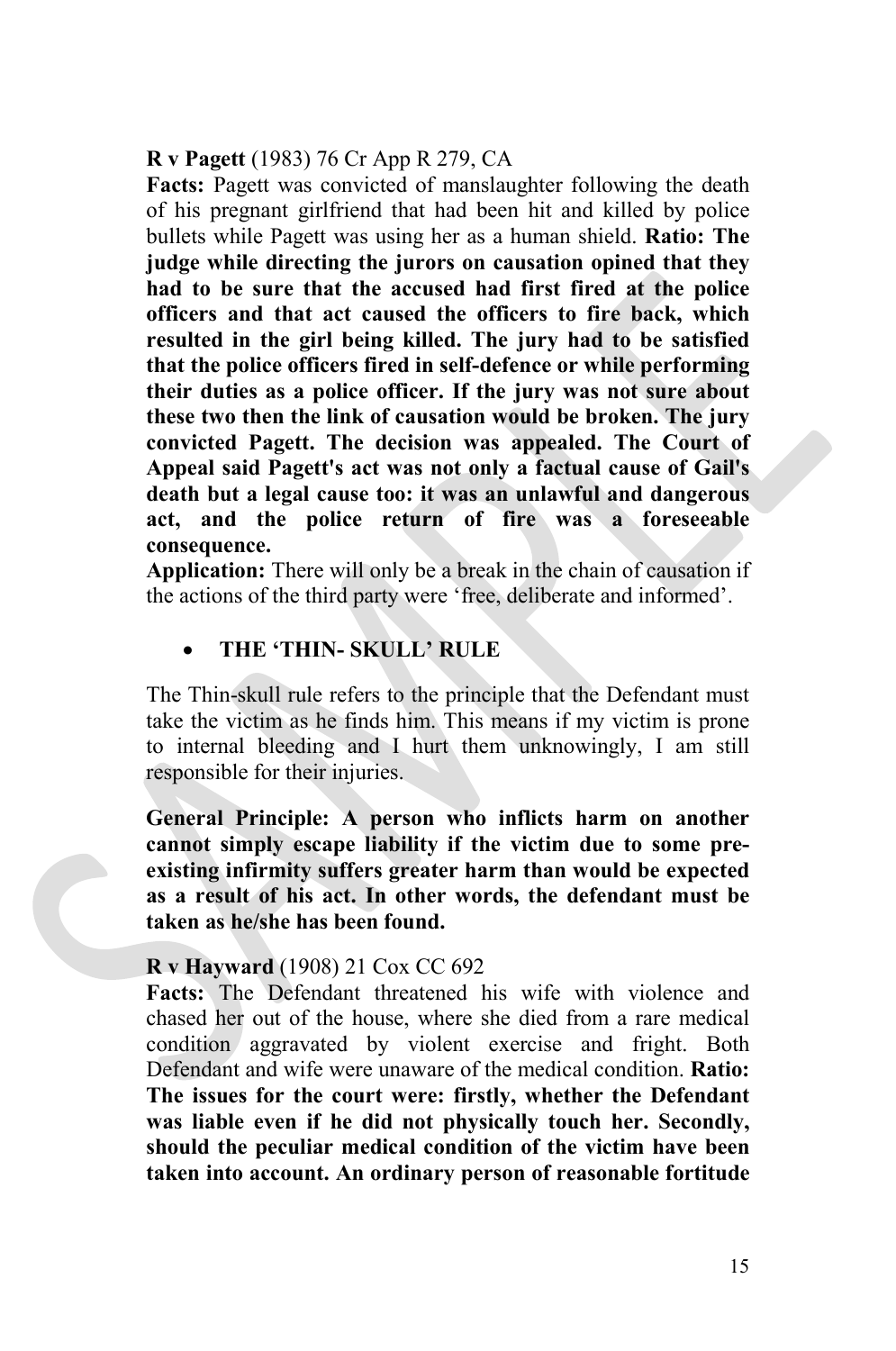**would not have died in the same circumstances. Application:** Ridley J told the jury that death from fright alone, caused by an illegal act such as a threat of violence, was enough to sustain a charge of manslaughter. The Defendant had to take the victim's condition as he found it. The Defendant could not escape liability on the grounds that the death was caused by a medical condition.

#### • **ACTS OF THE VICTIM**

This issue generally arises in fright and flight cases. The issue falls on the question whether such escape was foreseeable by a reasonable man, if not then the Defendant can be acquitted.

# **General Principle: There must be some proportionality between the gravity of the threat and the action of the deceased in seeking to escape from it.**

#### **R v Mackie** (1973) 57 Cr App R 453, CA

**Facts:** The Defendant threatened his three-year-old stepson with a severe thrashing for some minor misbehaviour. The boy tried to run away but fell downstairs, dislocated his neck and died. The Defendant was charged with manslaughter. The man was convicted and his conviction was upheld by the Court of Appeal. **Ratio: The judge had put four questions to the jury: Was the boy in fear of the Defendant? Did that fear cause him to try to escape? Was that fear well-founded? Was it caused by the Defendant's unlawful conduct, allowing for the fact that Defendant was in loco parentis and could lawfully administer reasonable punishment? These were the right questions and the jury had evidently answered each of them affirmatively. Application:** The defence that the boy had effectively killed himself by running and falling down the stairs was not accepted by the Court.

#### **General Principle: If the victim has bled to death from the original wound, his act or omission done to commit suicide will not break the chain of causation.**

#### **R v Dear** [1996] Crim LR 595, CA

**Facts:** A man attacked another man who had allegedly molested the defendant's 12-year-old daughter, cutting him repeatedly and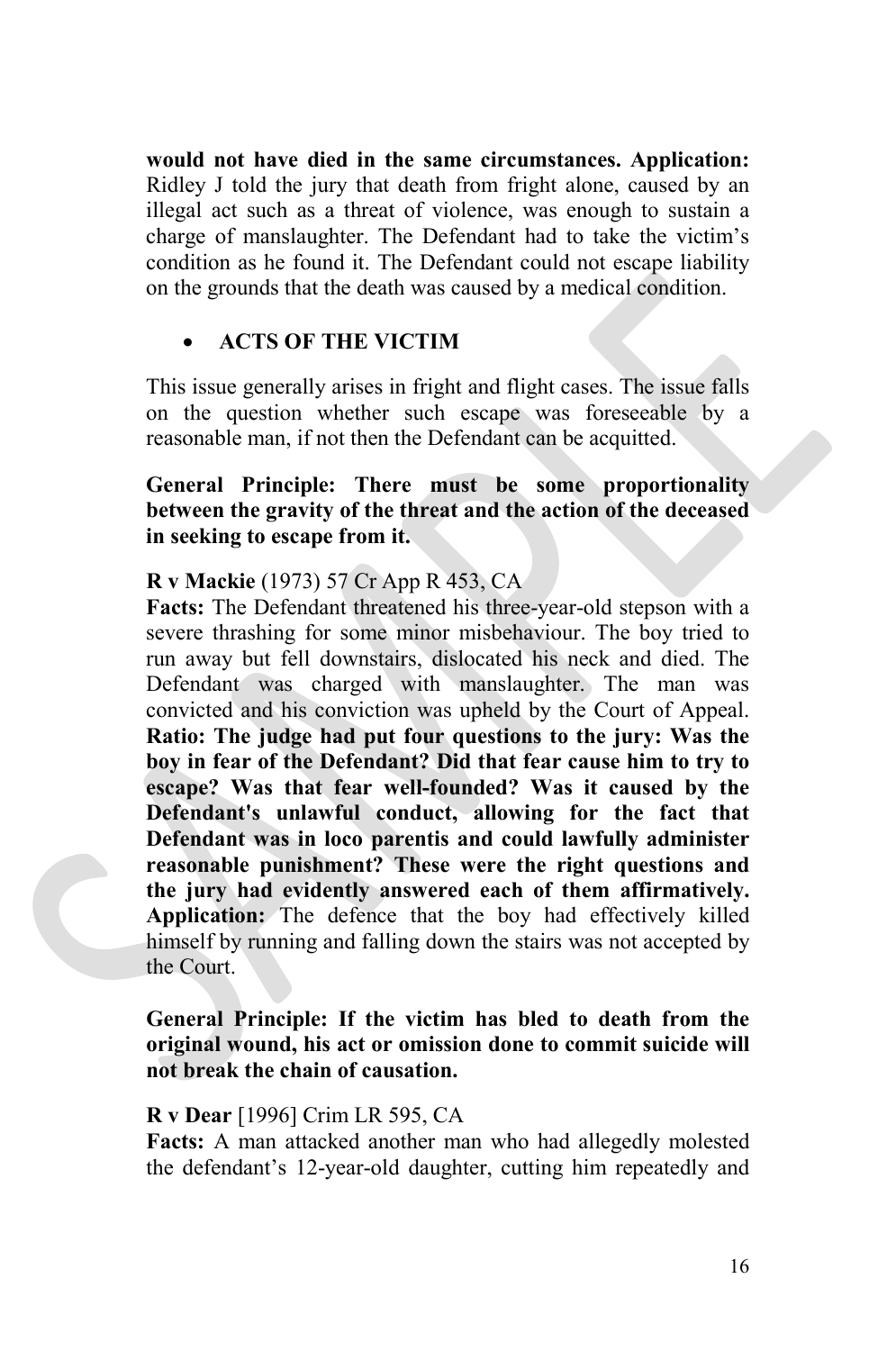deeply with a Stanley knife. The victim died two days later and the defendant was charged with murder. On appeal, the defendant argued that the victim had in fact committed suicide by reopening his healing wounds, or alternatively by failing to stem the bleeding from them after they had reopened themselves. **Ratio: The Court of Appeal said if the victim mistreats or neglects to treat his injuries, this would not break the chain of causation. Application:** The jury was directed in considering the Defendant liable since the victim's wounds were still the operating and substantial cause of the death. The defence that the chain of causation got broken due to suicide or failure to take steps to staunch the blood flow were not available.

# • **REFUSAL OF MEDICAL TREATMENT**

In these cases, the courts have to decide the position when the victim refuses medical treatment.

# **General Principle: Even if the victim refuses medical treatment, the Defendant will be liable for causing the death of the victim.**

# **R v Holland** (1841) 174 ER 313

**Facts:** The Defendant assaulted the victim and injured one of his fingers. A surgeon advised the victim to have the finger amputated to prevent infection. The victim refused and subsequently died of tetanus. **Ratio: The Defendant was held to have caused the death of the victim. The fact that the wound did not instantly cause death and became a cause of death after the victim refused treatment did not matter. The issue that only needed to be established was whether the wound was the cause of the death. Application:** Refusal of medical treatment by the victim could not be used a defence for murder. The Defendant was held liable.

**General Principle: The Defendant cannot escape liability on the grounds that the victim had refused treatment on religious grounds.**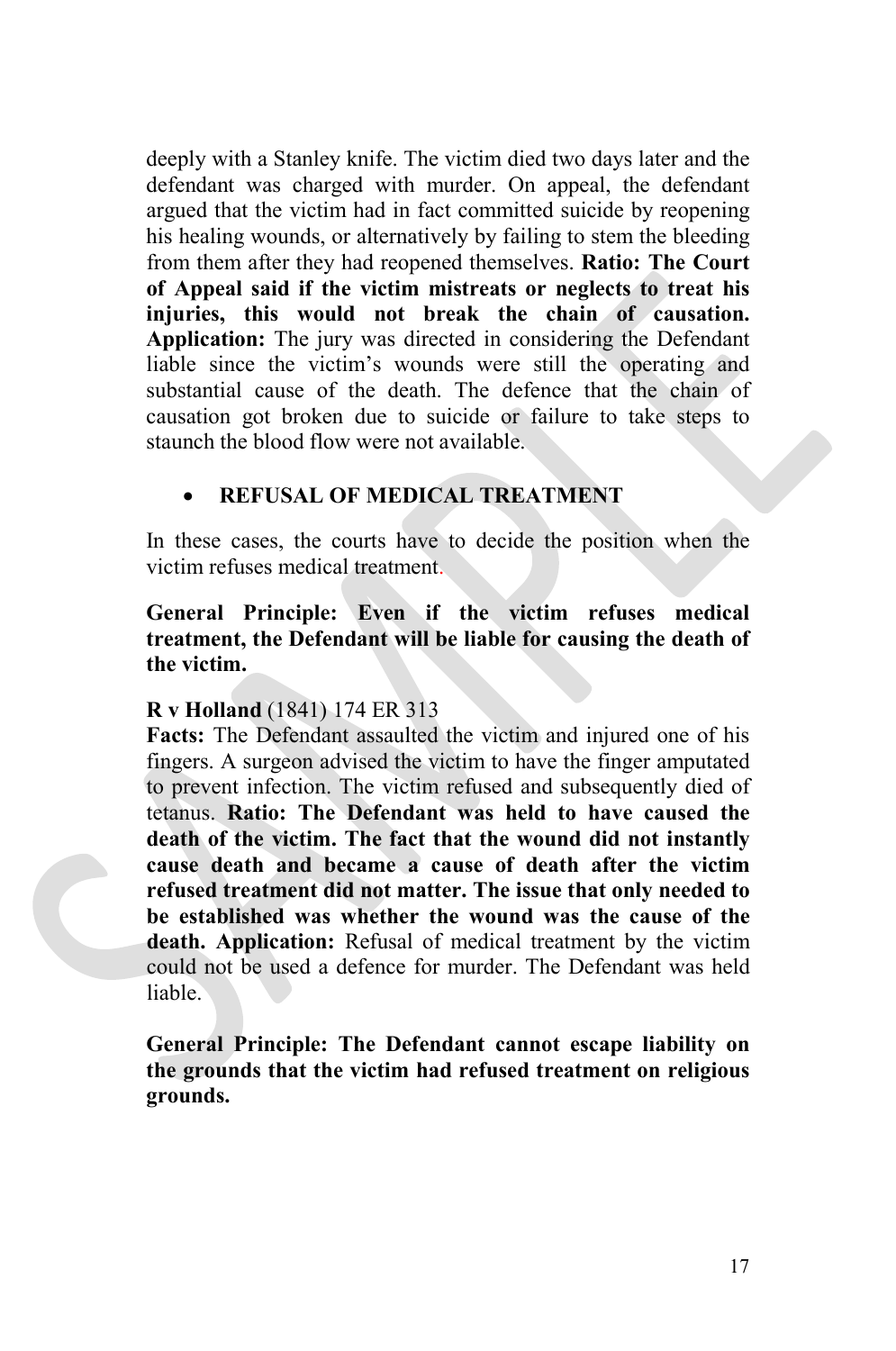# **R v Blaue** [1975] 3 All ER 446, CA

**Facts:** The Defendant stabbed a 18-year-old woman and punctured her lung. At the hospital, the woman was told that she would have needed a blood transfusion to save her life, but she refused this as contrary to her religious beliefs. She died next day. The Defendant was charged with murder which was subsequently reduced to manslaughter by reason of diminished responsibility. **Ratio: It has long been the policy of the law, said Lawton LJ that those who use violence on other people must take their victims as they find them. This principle clearly applies to the mental as well as the physical characteristics of the victim, and the courts will rarely make a judgement as to whether the victim's response was reasonable. Application:** The Defendant could not escape liability because the victim had refused treatment on religious grounds.

# **SUMMARY**

- Homicide means causing the death of another human being.
- Murder is the most serious kind of homicide. The Defendant must not only kill someone but he must act with a specific intent.
- The element of Actus Reus of murder is satisfied whether the killing is unlawful.
- There must be a link between the action of the Defendant and the death of the victim. It must be established that the consequence would not have occurred as and when it did but for the Defendant's action.
- The courts have to decide whether the link of causation has been broken by considering acts of third parties, the thinskull rule and acts of the victim.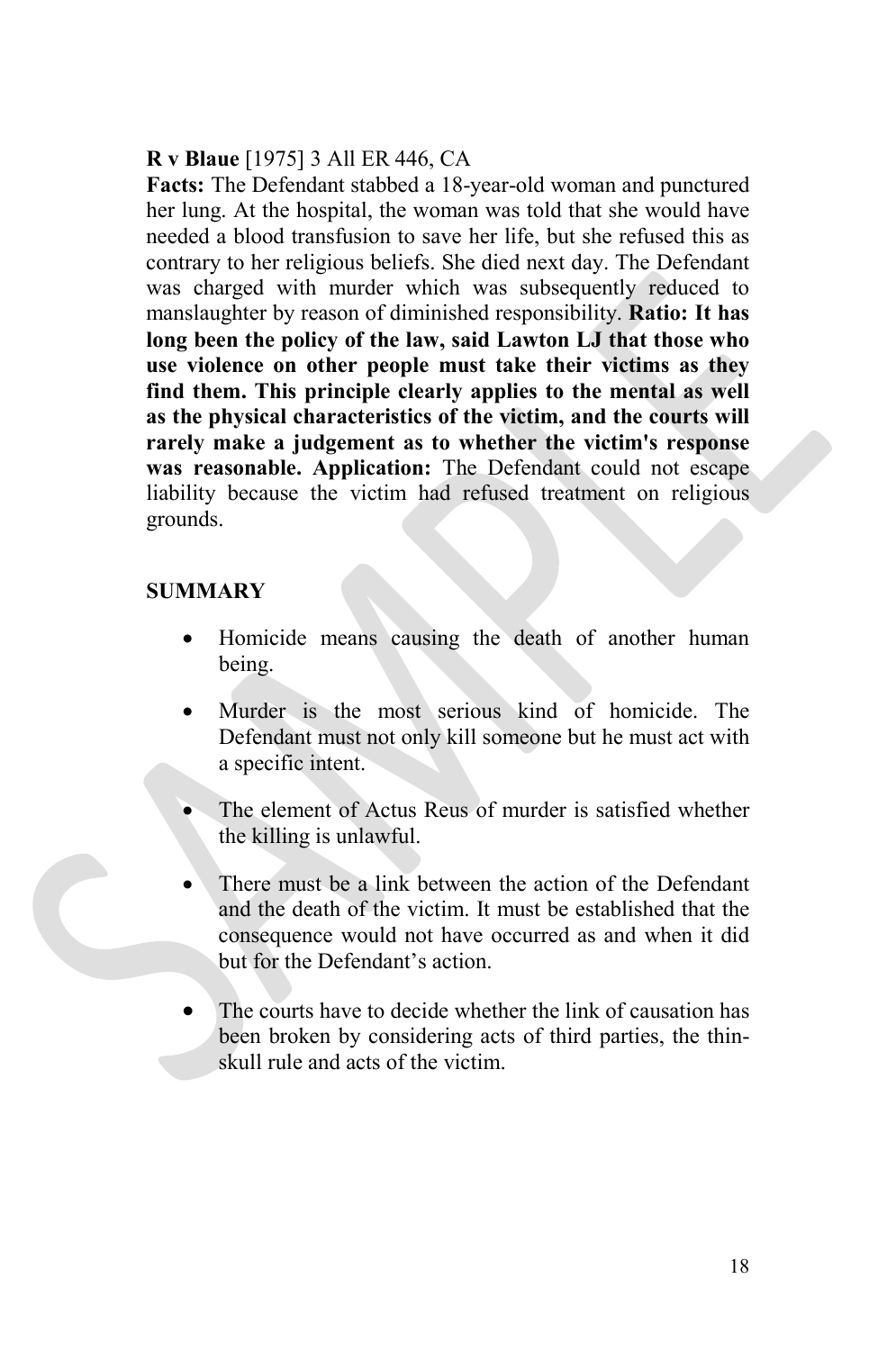# **Chapter 3 - Mens Rea**

# **INTRODUCTION**

The *mens rea* is the mental element of crime. It is the guilty intention to bring about a desired result which is considered criminal. The mens rea of murder is conventionally explained as "malice aforethought", but this can be deceptive because (as Lord Hailsham LC pointed out) neither word takes its usual meaning. Malice needs not be truly malicious - euthanasia for reasons of compassion is still murder - and no more than a split second's premeditation is necessary. Moreover, murder can be committed without the intention to cause death: the *mens rea* is an intention to cause either death or grievous bodily harm to any person.

The Homicide Act of 1957 explains *mens rea* for murder, 'malice afterthought' as:

- 1) An intention to kill (express malice) or
- 2) An intention to cause grave bodily harm (implied malice)

# **DIRECT INTENTION**

There are two kinds of intention in criminal law: direct intention and oblique intention. Direct intention is where the consequence is what the Defendant wanted to happen by his act, it was the purpose of the Defendant's act.

**General Principle: The intention will be direct whether the Defendant desires an outcome.**

# **R v Calhaem** [1985] 1 QB 808

**Facts:** The Defendant hired a killer to murder a woman. The killer testified that after being paid by the Defendant he had decided not to carry out the killing, but instead to visit the victim's house, carrying an unloaded shotgun and a hammer, to act out a charade that would give the appearance that he had tried to kill her. When he had stepped inside the front door of the woman's house, she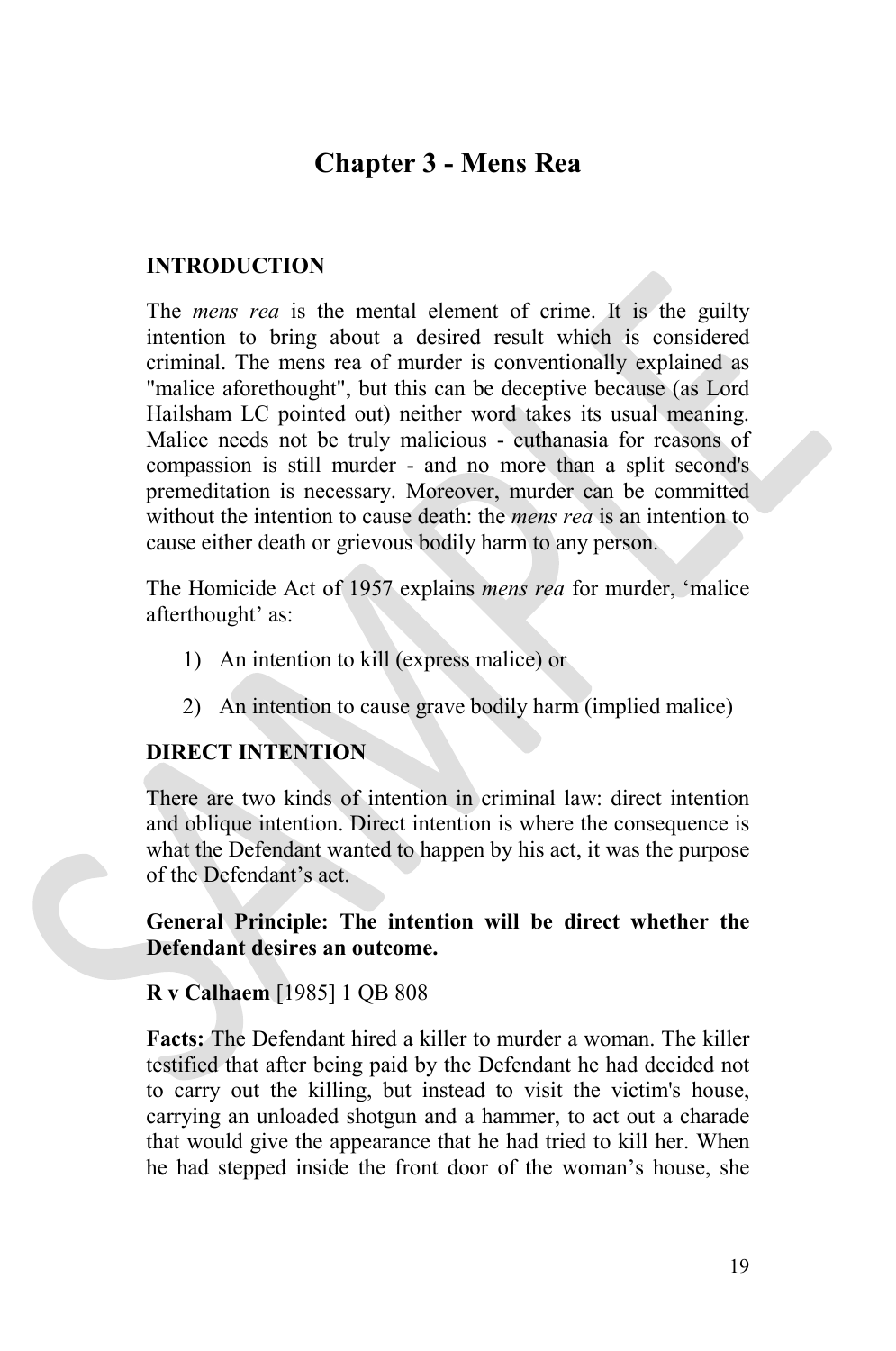started screaming. He panicked, hitting her several times with the hammer. The Defendant appealed, submitting that there was no causal connection between him and the death of the woman. **Ratio: Hiring someone to kill carries a direct intention of a specific outcome which is murder a person. Application:** The Court of Appeal affirmed the Defendant's conviction on the ground that by hiring the killer he had the *actus reus* and direct *mens rea* required for being guilty of murder.

# **General Principle: It is the jury's task to decide on the matter of intention.**

#### **R v Moloney** [1985] 1 All ER 1025, HL

**Facts:** The Defendant and his stepfather, who had been drinking, got into an argument as to which could load and fire a shotgun more quickly. They decided to test their respective claims by practical experiment, in the course of which the Defendant shot his stepfather in the face at a range of about six feet, killing him instantly. The defendant claimed that he had not deliberately aimed the gun, and had simply pulled the trigger in response to the victim's taunts, but the jury found him guilty of murder. **Ratio: The House of Lords were highly critical of a statement in Archbold that a man intends the consequence of his action when he foresees that it will probably happen. Lord Bridge suggested that where a special direction was necessary the jury might be invited to consider (i) whether death or serious injury was a "natural consequence" of the Defendant's actions, and (ii) whether the Defendant foresaw that consequence and to infer the appropriate intention if and only if they could answer yes to both questions. Application:** Although it has since been suggested that it may sometimes be necessary to give a jury an elaborated direction on the meaning of intention in rare cases where the Defendant does an act which is manifestly dangerous, and as a result someone dies, but where the primary desire or motive may not have been to harm that person.

#### **OBLIQUE INTENTION**

Oblique intention refers to those circumstances where the Defendant does not necessarily desire an outcome but he appreciates as inevitable the side effect of his action. He will be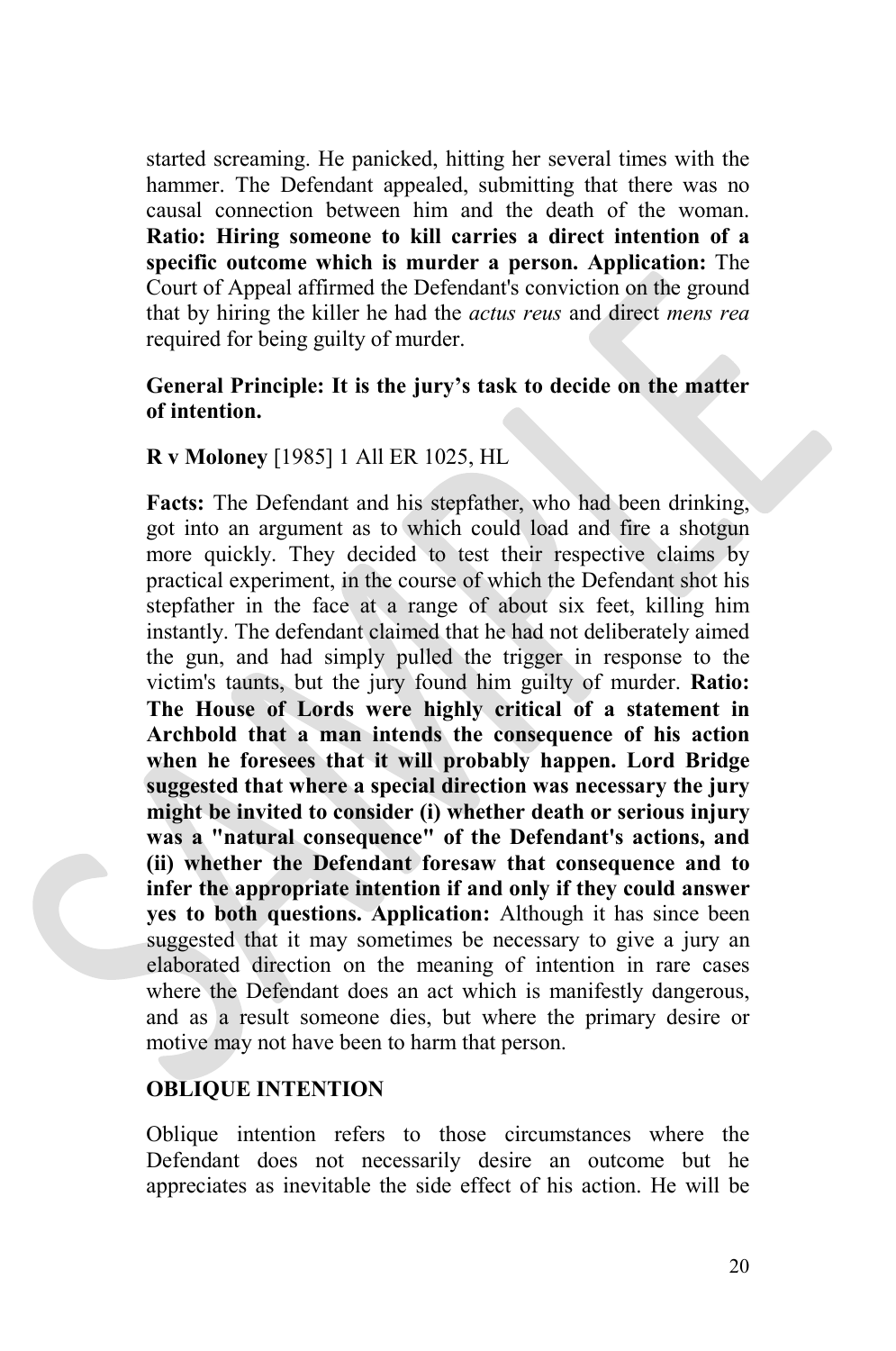considered to have an intention to commit the *actus reus* even if he has oblique intent.

The Draft Criminal Code includes oblique intention in the definition of intention:

According to Section 1 'a person acts

(a) 'intentionally' with respect to a result when –

(i) it is his purpose to cause it, or

(ii) although it is not his purpose to cause it, he knows that it would occur in the ordinary course of events if he were to succeed in his purpose of casing some other result

**General Principle: The foresight of virtual certainty can be used as an evidence of intention.**

**Hyam v DPP** [1974] 2 All ER 41, HL

**Facts:** The Defendant, who was a man's lover, became suspicious of his relationship with another woman. She went to the other woman's house, poured petrol through the letter-box, and lit it, causing a serious fire. The woman's two daughters died in the fire, and the Defendant was charged with their murder. Her defence was that she intended only to frighten the woman into breaking off her relationship with her lover and that he had not intended to kill anyone. **Ratio: Lord Hailsham LC said it was sufficient for murder that the Defendant knew there was a serious risk of death or grievous bodily harm and went on to commit the acts with the intention of exposing a potential victim to such a risk. Lords Diplock and Kilbrandon dissented as to the sufficiency of grievous bodily harm, but all agreed that foresight was as good as intention. Application:** The House of Lords by a majority dismissed the Defendant's appeal against conviction. This decision flew in the face of Section 8 of the Criminal Justice Act 1967 and is now generally regarded as having been wrongly decided.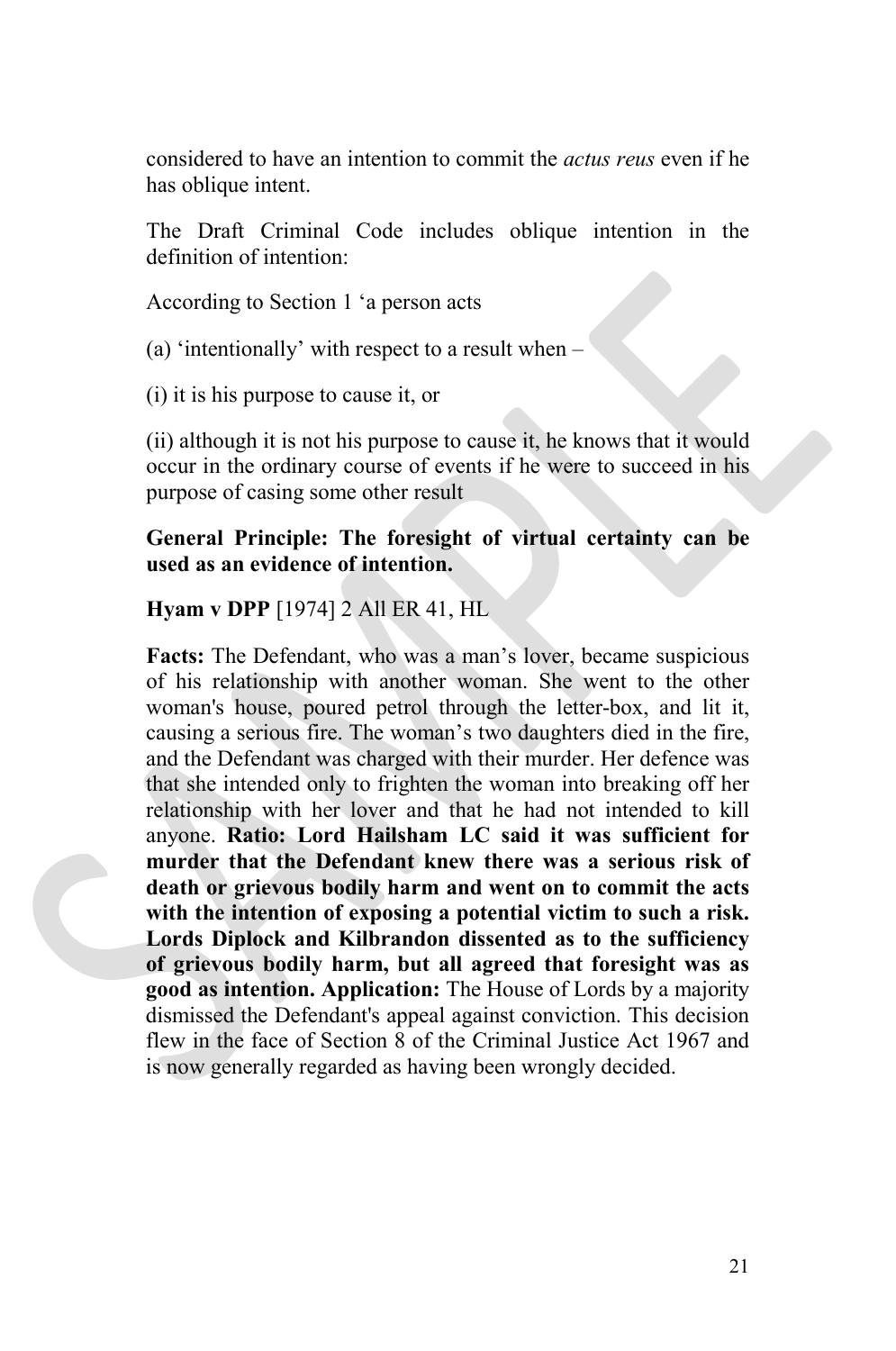# **General Principle: It is for the jury to decide that what degree of foresight is required for an inference of intention.**

# **R v Hancock & Shankland** [1986] 1 All ER 641, HL

**Facts:** During the coal miners' strike, two striking miners decided they would try to stop non-strikers from getting to work. They stood on a bridge over the motorway and when they saw a taxi approaching in which a blackleg was travelling, they pushed over a lump of concrete meaning for it to land on the road in front of the taxi. In fact, the concrete hit the taxi itself and killed the taxidriver, and the two miners were charged with murder. **Ratio: The greater the probability of a consequence, the more likely it is that it was foreseen. If it was foreseen, the more likely it is that it was intended. But it is entirely up to the jury to decide what degree of foresight is required for an inference of intention and no simple formula can replace the jury's right and duty to make its own decision. Application:** The Defendants could have easily foreseen that their act could lead to these consequences. Therefore, his conviction was confirmed.

**General Principle: The necessary intention can be inferred when death or serious bodily harm was a virtual certainty.**

#### **R v Nedrick** [1986] 3 All ER 1, CA

**Facts:** The Defendant set fire to a house belonging to a woman against whom he had a grudge. The woman's child died in the fire. **Ratio: The trial judge (before the judgements in Moloney and Hancock & Shankland had been published) directed the jury as to intention in a way that was now clearly inappropriate, and the Court of Appeal quashed the defendant's conviction for murder and substituted manslaughter. Where the charge is murder, said Lord Lane CJ, and in the rare cases where a simple direction as to intention is not enough, the jury should be directed that they are not entitled to infer the necessary intention unless they feel sure that death or serious bodily harm was a virtual certainty - barring some unforeseen intervention - as a result of the Defendant's actions, and that the defendant realised such was the case. Where a man realises that it is for all practical purposes inevitable that his actions will result in death or serious harm, the inference might be**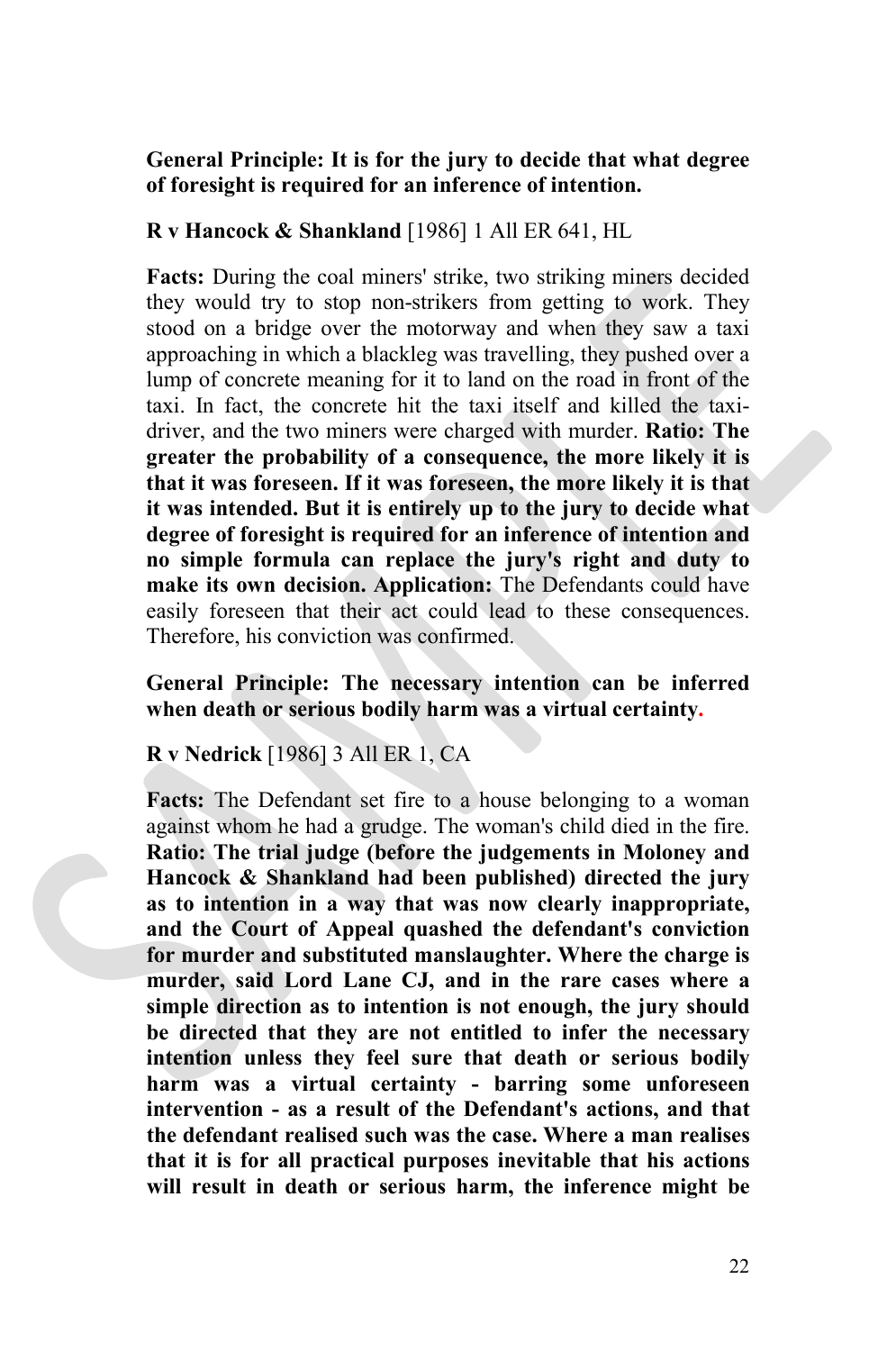**irresistible that he intends that result, however little he might desire or wish it to happen. The decision is one for the jury to be reached on a consideration of all the evidence. Application:** The Court of Appeal held that there was a clear misdirection of the jury by the judge. The directions illustrated are the ones the jury should have followed.

# **General Principle: The jury is not entitled to find the necessary intention unless death or serious bodily harm was an obvious conclusion to the defendant's act.**

#### **R v Woollin** [1998] 4 All ER 103, HL

**Facts:** A man lost his temper with his three-month-old son and threw the child onto a hard surface, causing head injuries from which the child died. The Defendant was charged with murder and the judge directed the jury, largely in accordance with the Nedrick guidelines, that they might infer the necessary intention if they were satisfied that the Defendant realised there was "a substantial risk" of serious injury. **Ratio: The House of Lords said this would enlarge the scope of murder and blur the distinction between that and manslaughter. The jury, said Lord Steyn, should be directed that they are not entitled to find the necessary intention unless they feel sure that death or serious bodily harm was a virtual certainty - barring some unforeseen intervention - as a result of the defendant's actions, and that the defendant realised such was the case, but should be reminded that the decision is one for them on a consideration of all the evidence. Application:** The House of Lords accepted the appeal of the Defendant. The Courts, by leaving the direction on oblique intention in the negative and thus giving juries some leeway to avoid convicting, have allowed juries to make moral judgments in appropriate circumstances.

# **MOTIVE AND INTENTION**

Intention must not be confused with motive or desire. Even though the defendant has a motive (for example, a reason to kill) that does not mean that when he commits the *actus reus* he can be automatically be taken to have the intention to kill.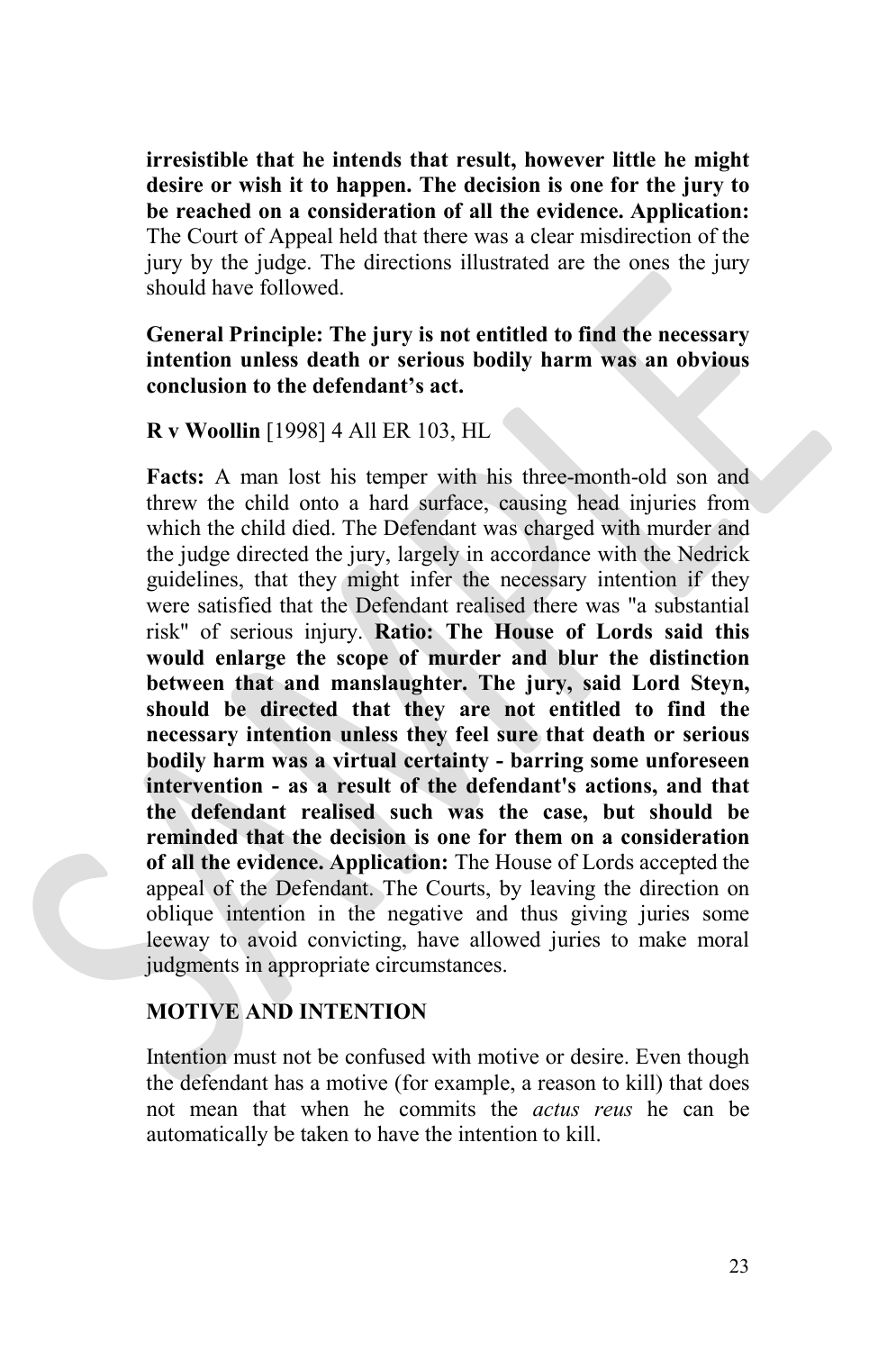#### **General Principle: Motive is not same as intention.**

#### **Chandler v DPP** [1964] AC 763

**Facts:** The Appellants were against nuclear weapons and planned a non-violent action to immobilise an aircraft at a RAF station for six hours. They were convicted of conspiracy under section 1 of the Official Secrets Act 1911 since they entered 'a prohibited place for a purpose which is prejudicial to the safety or interests of the state'. **Ratio: If a person enters a prohibited place in order to cause obstruction and interference which is prejudicial to the defence dispositions of the state, an offence is committed. The Defendant cannot claim that his ultimate purpose was not to commit the offence. Application:** The judge held that where the jury was satisfied that the appellant's immediate purpose was proven, it was right to find the appellant's guilty. Their motive behind their action was irrelevant as they still intended the method of achieving it.

#### **RECKLESSNESS**

The Defendant takes an unjustified risk that might cause a serious consequence with awareness of that risk.

**General Principle: It is necessary to establish that the Defendant took an unjustifiable risk to establish recklessness as clarified in the following case.**

**Cunningham** [1957] 2 QB 396 (CA)

**Facts:** Cunningham was convicted of unlawfully and maliciously causing the victim to take a noxious thing which endangered her life, contrary to section 23 of the Offences Against the Person Act 1861. **Ratio: It was held that the term ''maliciously' in an offence assumes foresight of the consequence. Hence, while dealing with offences involving 'malice' it is not enough that the risk would have been obvious to the Defendant if he had reconsidered his decision. He must know the existence of 'risk' and must consciously take it. The prosecution will have to prove that the Defendant had a particular state of mind while committing the offence as opposed to considering the state of mind of any reasonable person. Application:** An actual intention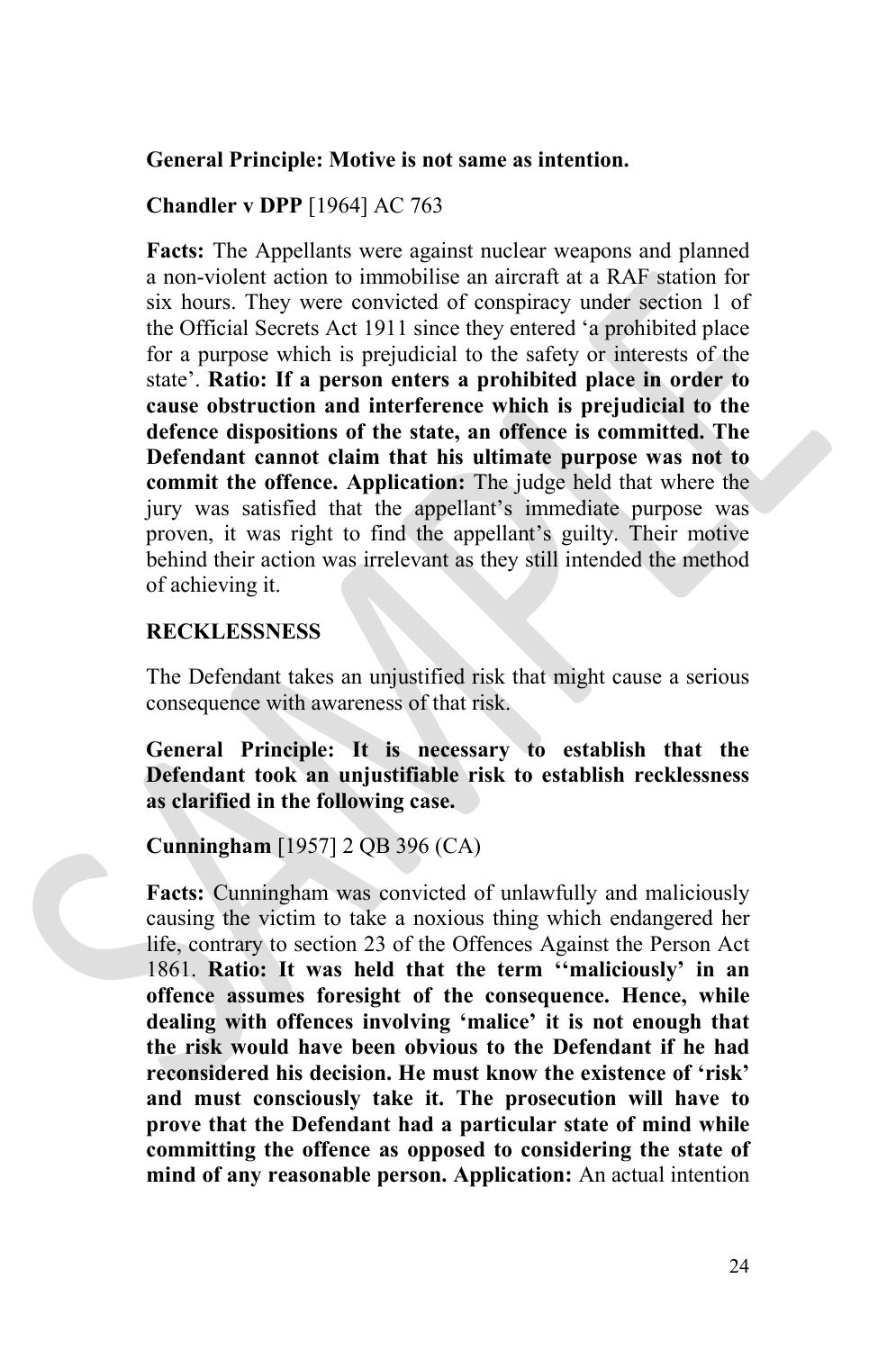to cause the kind of harm that was done is important. The Defendant was convicted.

**General Principle: The Defendant may escape liability if he was subjectively unaware of the risks.**

# **R v G and Another** [2003] UKHL 50

**Facts:** Two boys, aged 11 and 12 went to the back yard of a shop and lit some newspapers and threw them under a wheelie bin. The burning papers set fire to the shop which spread to the eaves of building which consequently caused the roof to fall, amounting to £1million worth of damage. The boys were charged with reckless arson to the building contrary to Section 1(3) of the Criminal Damage Act 1971. **Ratio: The House of Lords held that** *subjective* **recklessness (defined in** *Cunningham***) should apply to criminal damage. Lord Bingham referred to the definition of recklessness laid down in Clause 18 of the Law Commissions Draft Criminal Code (1989):**

**A person acts recklessly within the meaning of Section 1 of the Criminal Damage Act 1971 with respect to –**

**i) a circumstance when he is aware of a risk that it exists or will exist;**

**ii) a result when he is aware of a risk that it will occur;**

**and it is, in the circumstances known to him, unreasonable to take that risk.**

**Application:** Hence, since the boys were subjectively unaware of the risk their convictions were quashed. The House of Lords established that the legal test of recklessness coming from Cunningham and  $\mathbb{R} \times \mathbb{C}$  was the same but they referred to different crimes. The test from  $\vec{R}$   $\vec{v}$   $\vec{G}$  covers cases relating to criminal damage and the Cunningham test is applicable to all the other scenarios. The test from *R v G* overturns and confines **Caldwell** recklessness to the history books.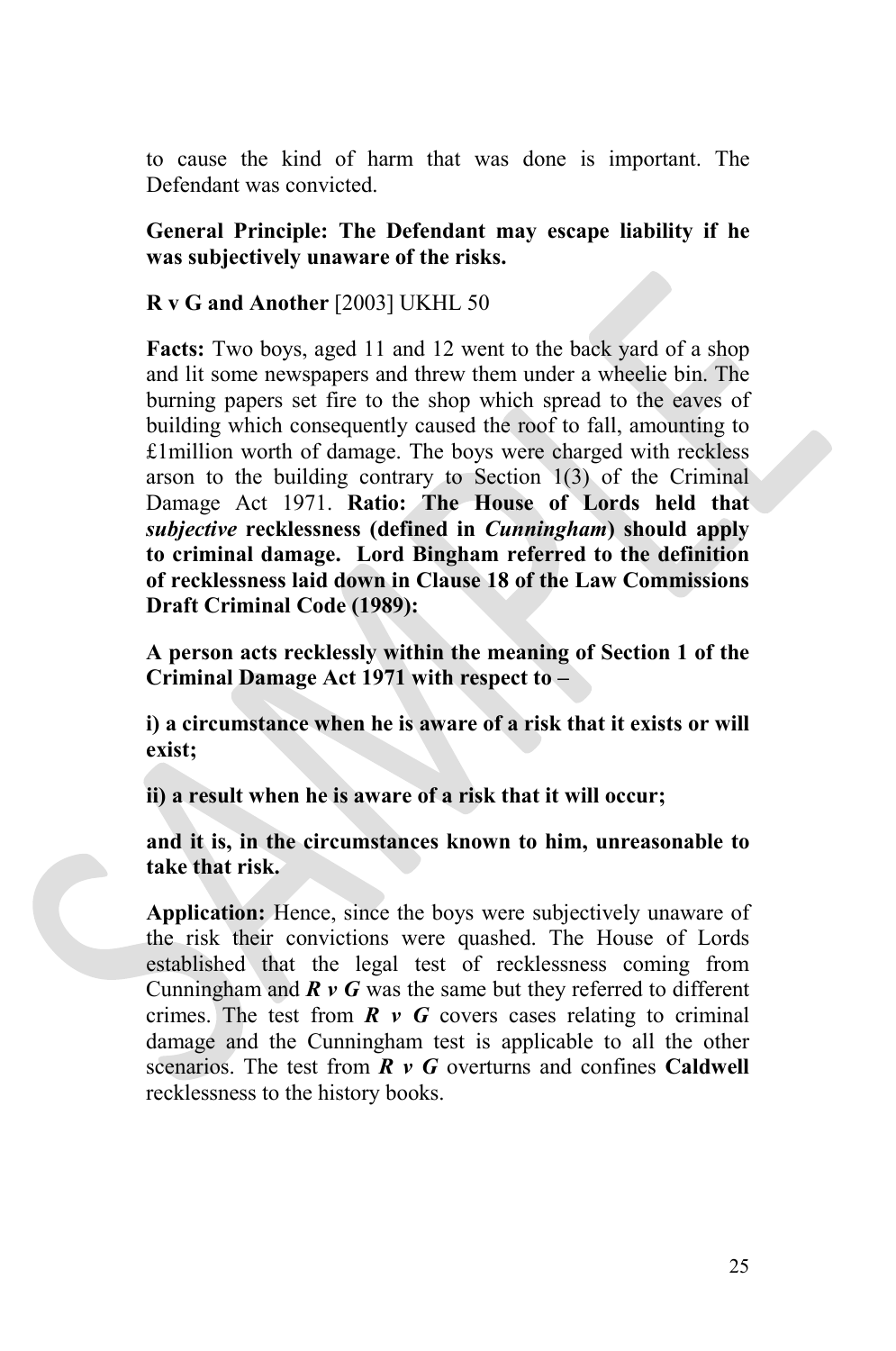## **TRANSFERRED MALICE**

Whether the Defendant has the *mens rea* of a particular crime and he acts causing the actus reus of that crime, he cannot say that the *actus reus* was carried out in a way that was not exactly as he intended it.

# **General Principle: An intention to kill one person can be transferred to another if the second is the one who actually dies from the Defendant's act.**

# **R v Mitchell** [1983] 2 All ER 427

**Facts:** The Defendant and another man became involved in a scuffle in a Post Office. The Defendant pushed the other man, who fell onto an elderly lady, causing her injuries from which she later died. **Ratio: The Court of Appeal upheld the Defendant's conviction for manslaughter as his intention to assault the man was transferred to the elderly lady, the victim. Application:** The Court saw no reason to hold that an act calculated to harm someone could not be transferred to manslaughter on that person that was actually killed by the action of the Defendant.

**General Principle: If two people are engaged in serious conflict and in the process one kills an uninvolved person, the other engaged party would be treated as in a joint enterprise with the killer. Coupled with transferred malice, when one of the parties kills another, his malice transfers, and so to is the other combatant guilty of the murder (by being in conflict with the person who killed another while trying to kill you.)**

# **R v Gnango [2011] UKSC 59**

**Facts:** The defendant was a teenager engaged in gang warfare, and had been in conflict with another person known as TC, took a gun and went to look for him. While out searching in a car park, the defendant came under fire from a person known as "Bandana Man" (suspected to be TC). The defendant returned fire. a 26 woman crossing the car park was shot by a BM, and died. BM was not apprehended and nor was TC (if they were different people). The defendant was charged with murder under the joint enterprise rules. The issue was whether the defendant could be guilty of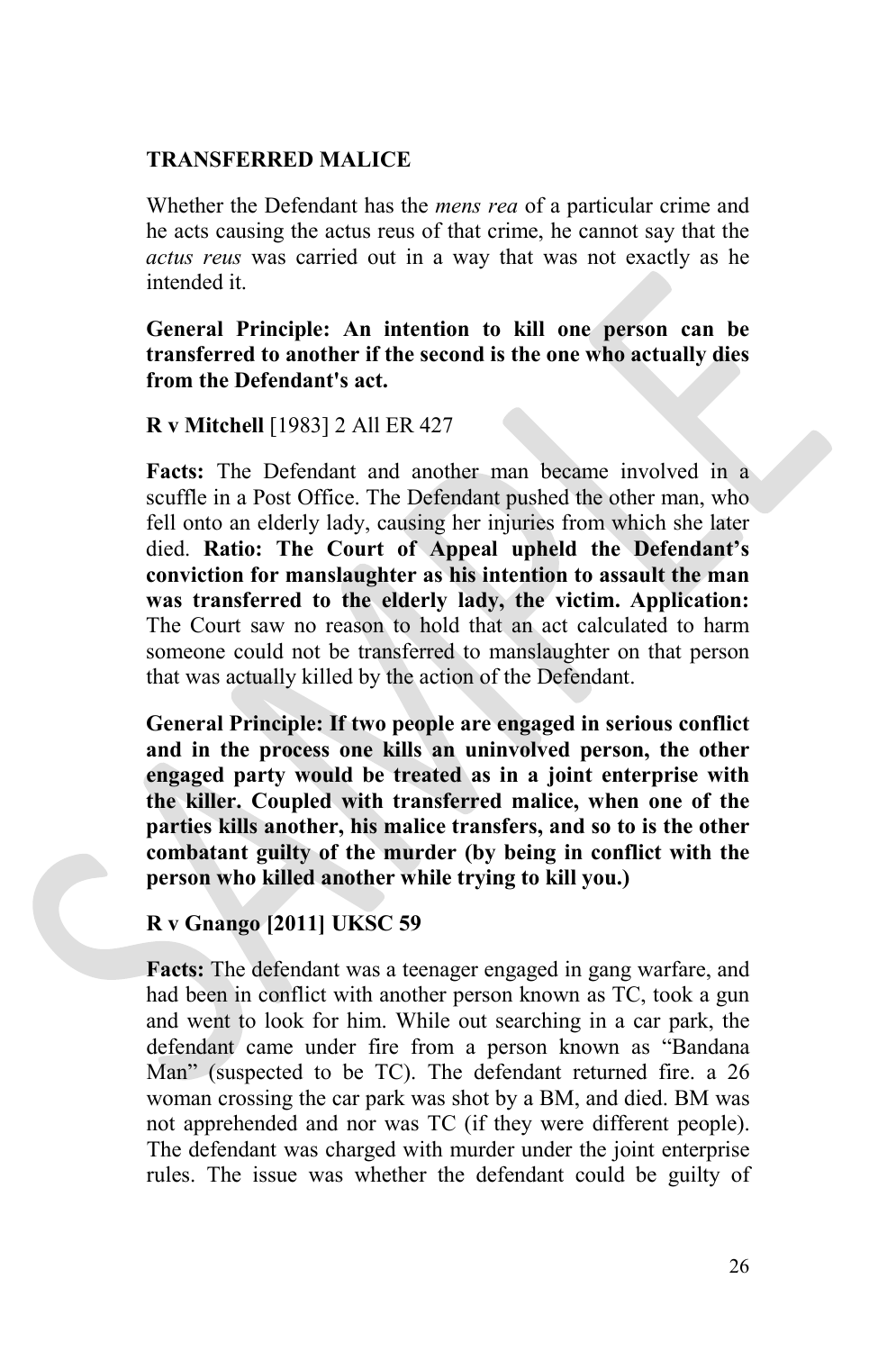murder, through a join between the principles of joint enterprise and transferred malice **Ratio: The law on joint enterprise could treat two defendants as acting together, even if they were only engaged in attempting to harm or kill one other. Therefore, if one kills another while attempting to kill his target, as his malice/intention will be transferred toward the victim, thus whoever he is in joint enterprise with is also guilty. Application:** Therefore, as BM intended to kill the defendant, his malice is transferred when he kills the victim, and because the defendant was in conflict with BM, he was in joint enterprise and hence inherited BM's liability. The defendant was guilty.

# **CO- INCIDENCE OF** *ACTUS REUS* **AND** *MENS REA*

The *actus reus* and the *mens rea* must normally coincide in time, but the courts are prepared to take a broad view.

# **General Principle: The requirement that the** *actus reus* **and** *mens rea* **must go together may be interpreted by the court in the light of the facts of the case.**

# **R v Thabo Meli and others** [1954] 1 All ER 373

**Facts:** The Defendants took the victim to a hut. They beat him. Believing him to be dead, they threw his body over a cliff in the attempts to make it look as an accident. The victim was still alive when thrown and he died afterwards from exposure. The Defendants tried to argue that the actus reus on which the death for exposure was based was separated in time from the *mens rea.* **Ratio: The court pointed out that it is not possible to divide up what is one series of acts. Application:** The court convicted the Defendants on the ground that all their acts were set out to achieve a specific plan. The fact that their purpose was achieved before the actual death of the victim did not separate the two elements of *actus reus* and *mens rea*.

**General Principle: In case of a continuing act, it is enough that the Defendant had** *mens rea* **at some point during the act. This is known as the 'continuing act theory'.**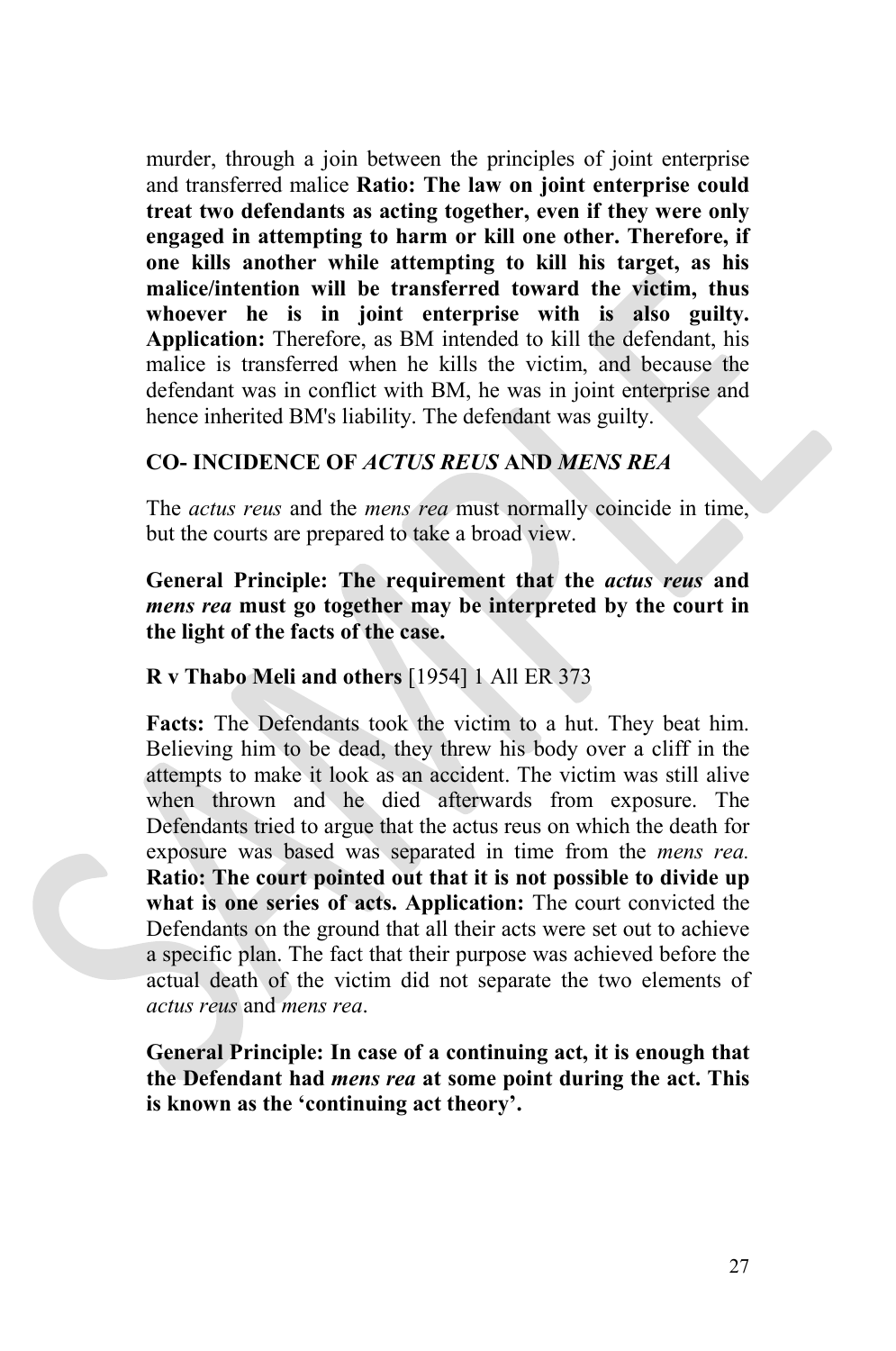#### **Fagan v Metropolitan Police Commissioner** [1969] 1QB 439

**Facts:** Fagan drove on a policeman's foot accidentally. When asked to move off his foot by the policeman, Fagan refused to comply. He was charged with assaulting a police officer in the execution of his duty. At the time of driving on the foot, which was *actus reus* of the crime he did not have *mens rea.* **Ratio: Whether an action of the Defendant is not at first criminal since the Defendant has no** *mens rea,* **but it becomes criminal when the Defendant intentionally decides to carry out the action, the exact coincidence between the two elements become irrelevant. Application:** Even though the defendant did not have the *mens rea* at the beginning of his unlawful action, he had it at some point during the act. Therefore, the Defendant was convicted since he intentionally left the wheel on the officer's foot.

#### **THE TRANSACTION PRINCIPLE**

**General Principle: The courts sometimes categorise the series of acts of the Defendant into a transaction and it is enough to establish that the Defendant has** *mens rea* **at some point during this transaction.** 

**R v Thabo Meli and others** [1954] 1 All ER 373, PC (South Africa)

**Facts:** Thabo Meli and his friends took their victim to a small hut and beat him over the head intending to kill him. Thinking they had succeeded, they rolled his body over a cliff to make the death appear accidental. In fact, the victim survived both the beating and the rolling, but died from exposure shortly afterwards. Meli and the others were convicted of murder. **Ratio: The Privy Council, dismissing their appeal, said that where the actus reus consists of a series of linked acts, it is enough that the mens rea existed at some time during that series, even if not necessarily at the time of the particular act which caused the death. Application:** The fact that *mens rea* existed at some point during the transaction was enough to uphold their conviction.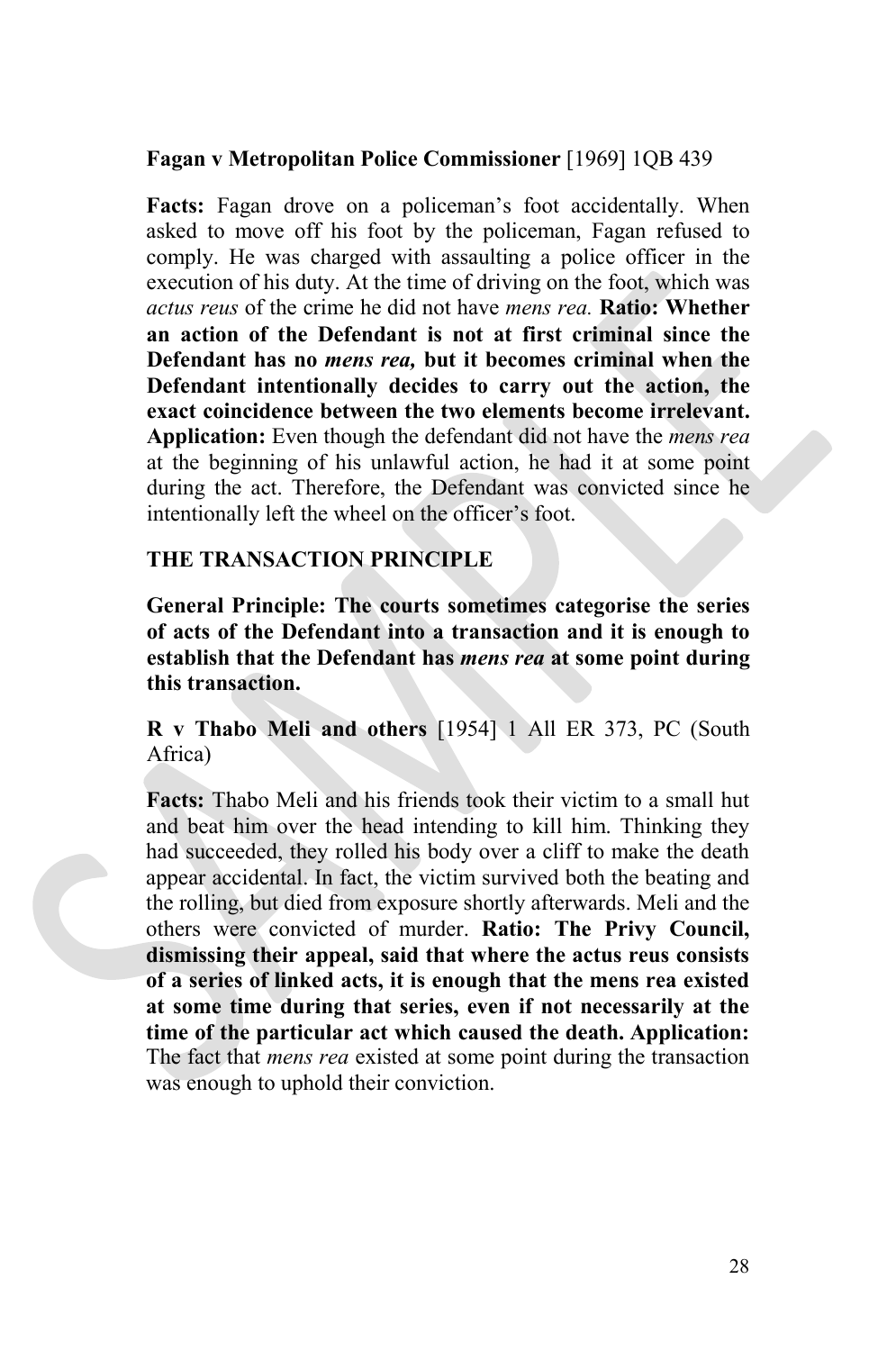# **CAUSATION**

The two elements of *actus reus* and *mens rea* can be looked at in terms of causation. A link between the two may be considered sufficient whether they cooperate in reaching the outcome.

**General Principle: The problem of co-incidence of** *actus reus* **and** *mens rea* **can be overlooked by considering the act done with the** *mens rea* **(the first act) as causing the subsequent acts.**

#### **R v Masilela** (1968) (2) SA 558

**Facts:** The Defendants hit the victim over his head, left him on his bed and then set the house on fire. Evidence showed that the death of the victim was caused by the fire. **Ratio: The judge held that the earlier acts of Defendants which were committed with the** *mens rea* **of murder were the cause of the death because if the victim had not been unconscious he would not have stayed in the house. Application:** The Defendants' earlier acts of beating were done with *mens rea* of murder and were the actual cause of death.

# **MISTAKE**

There are circumstances in which the court may take into consideration a mistaken consideration of the Defendant. Nevertheless, the defence of ignorance of the law does not allow the escape from liability.

# **General Principle: The type of mistake will determine the effect on the Defendant's liability when he commits a mistake.**

# **IGNORANCE OF LAW**

**General Principle**: The Defendant's ignorance of the law does not absolve him of his liability. Hence, the saying, 'ignorance of law is no excuse'.

# **R v Lee** [2000] EWCA Crim 53

**Facts:** The defendant had failed a breath test. He looked at the test result and saw an air bubble which pushed the test over the limit. When the officer tried to arrest him for drink driving the defendant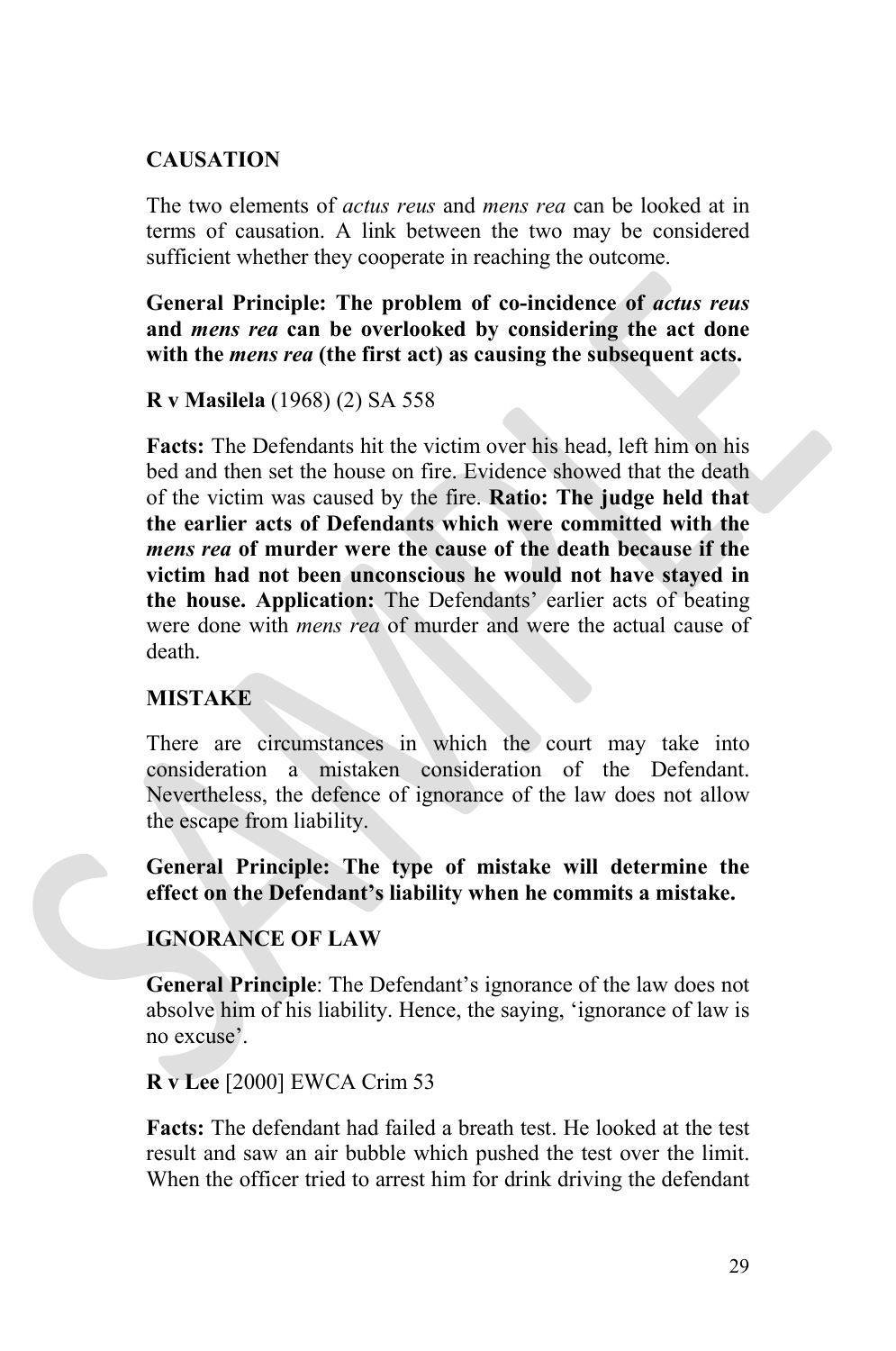punched him. He was convicted of assaulting a police officer with intent to resist arrest under s.38 Offence against the Person Act 1861. He contended that he genuinely believed that the arrest was unlawful. **Ratio: If the mistake was one of the law, the defence will not apply. Application:** As the mistake was one of law, the defendant was found guilty.

# **MISTAKES THAT NEGATE THE** *MENS REA*

**General Principle: A mistake of some element of the** *actus reus* **can prevent the Defendant from having the required mens** *rea.*

# **R v Smith** [1974] 1 All ER 632

**Facts:** A tenant with his landlord's consent, installed in his flat some electrical wiring for stereo equipment and covered it over with ceiling and wall panels and floor boards. When he surrendered his lease, he tore away the panels (which as a matter of land law had now become the landlord's property) to remove the wiring and was charged with criminal damage. **Ratio: Allowing his appeal and quashing his conviction, the Court of Appeal declined to apply Section 5(2)(a) of the Criminal Damage Act 1961, but said that where the Defendant honestly believed the property was his own he lacked the necessary** *mens rea* **with regard to the circumstances. Application:** The Defendant did not recklessly or intentionally damage property belonging to the other as required by the Criminal Damage Act.

# **SUMMARY**

- The concept of *mens rea* refers to the mind of the person committing the unlawful action.
- *Mens rea* may constitute intention, recklessness, malice, negligence and dishonesty.
- Intention is the highest form of *mens rea* essential in order to establish murder.
- Recklessness is the form of *mens rea* used in non-fatal offences against persons.